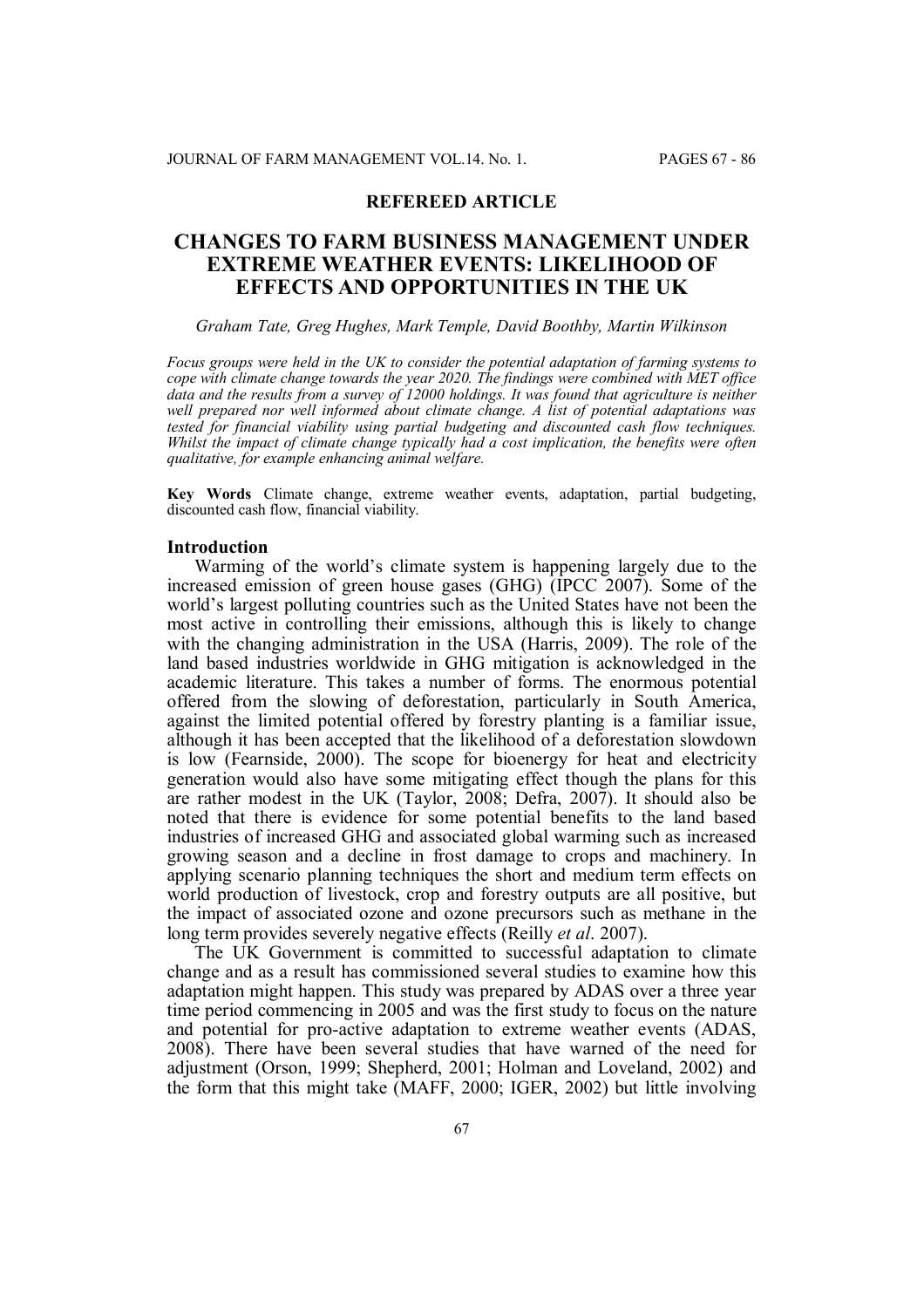farmers. This Defra funded project was commissioned to remedy this and to develop a consensus across the industry on costed, practical and worthwhile adaptations that would deal with the existing drivers for change.

## **Selection of Variables of Climatic Extremes and Industry Sectors**

Although connected with climate change and global warming, climatic extremes are rather aspects of these phenomena but not the whole story and have their own terminology. Climatic extremes have been defined internationally and principally with extremes being defined as performance that lies outside of the  $10^{th}$  or  $90^{th}$  percentiles (IPCC, 2001). For the purposes of this research this is interpreted as firstly the extreme weather event which in a normal distribution of weather data such as maximum daily temperature is defined as an event outside of the  $10<sup>th</sup>$  or  $90<sup>th</sup>$  percentiles. An example would be the maximum daily temperature data for England which reached  $38^{\circ}$  C in the summer of 2006. The second is the extreme climate event, where a number of extreme weather events happen over time. An example would be the hot summer of 1995 which was  $3.4^{\circ}$  C warmer than the 1961-90 average. In other areas of the world researching the local impact of global warming, such as the Swiss Alps the interest is in temperature extremes and rainfall extremes. Work done on these harnesses the same IPCC definitions of extremes as used in this project, examining performance that again lies outside of the  $10<sup>th</sup>$  or  $90<sup>th</sup>$ percentiles (Beniston, 2007).

The issues for consideration revolved around the potential for adaptive behaviour by farmers in the event of extreme weather events reaching a critical frequency and the possibility of extreme climate events becoming more frequent.

The project was focussed on the relatively short term climate change that is forecast to take place in the next 15-20 years. The years 1995-2005 was the base period under investigation for weather extremes, thus notably the hot summer of 1995, wet autumn/winter of 2001 and the hot summer of 2003 were included as they were inside of the project reference period. These extremes were summarised in Table 1

The objectives of the project were:

- 1. To assess, using MET Office data and analysis, how the frequency and magnitude of the main extremes may change in the future under climate change to the 2020s and how well such changes may be predicted;
- 2. To determine with agricultural stakeholders the main extremes that will affect agricultural production;
- 3. To determine with the industry, how it will adapt to these changes within the context of existing land use change drivers and projections of future socio economic change;
- 4. To provide a range of costed adaptations to extremes which covers a spread of agricultural sectors, regions and broad soil types;
- 5. To produce a final report providing examples and a timescale for inclusion of these adaptations into farm business and industry development plans.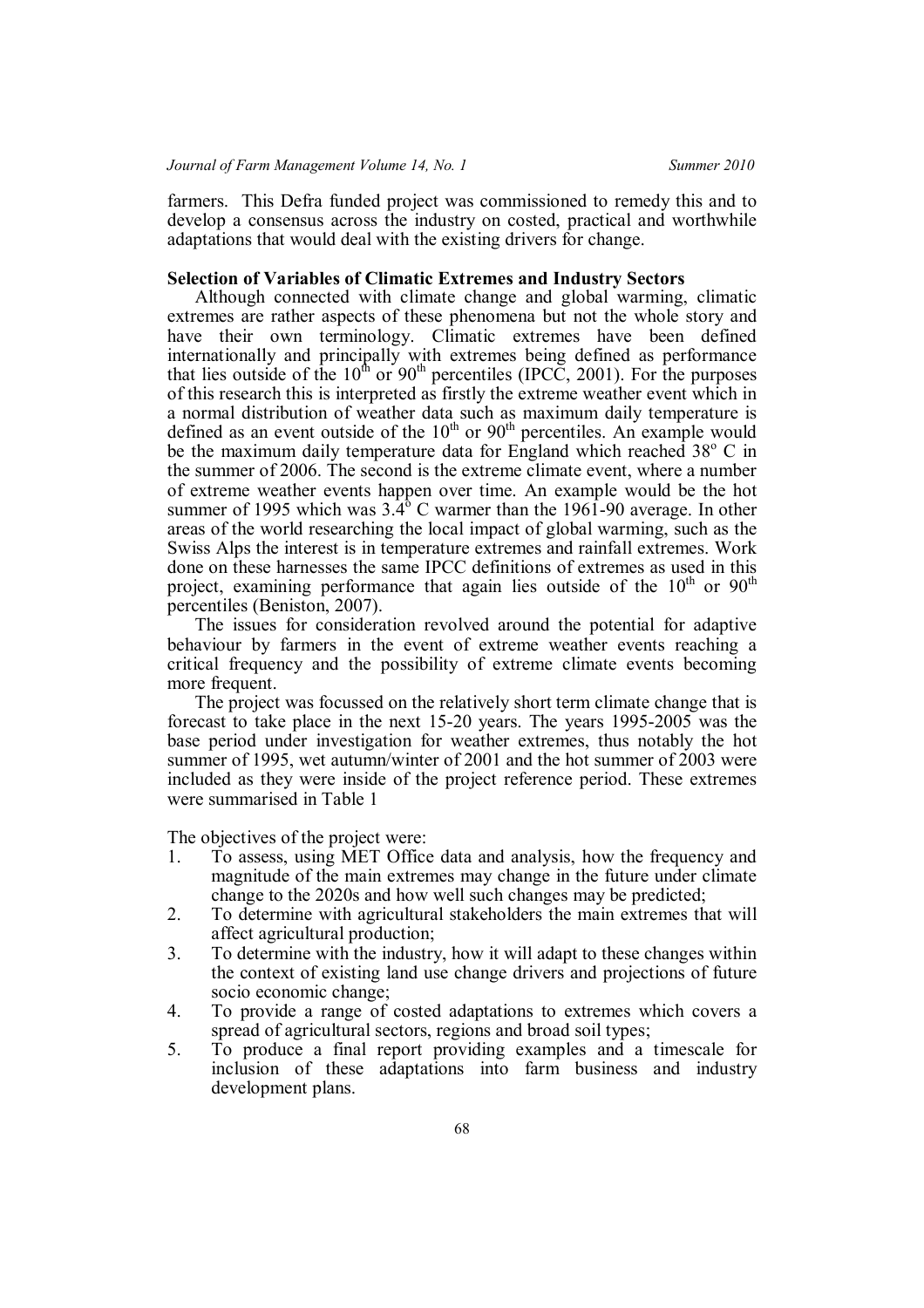|                                                                                                 | Table 1-Summary of the chosen extreme and its definition:                                                                                                                                                                                                           |
|-------------------------------------------------------------------------------------------------|---------------------------------------------------------------------------------------------------------------------------------------------------------------------------------------------------------------------------------------------------------------------|
| <b>Threshold/extreme</b>                                                                        | <b>Definition</b>                                                                                                                                                                                                                                                   |
| Heat wave duration/timing                                                                       | It is defined as the total length of periods of at least 6<br>days, during either the summer half-year or winter half<br>-year, when the maximum temperature exceeds the<br>1961-1990 average for that day by at least 3°C and<br>Julian day of start of heat wave. |
| Frequency of occurrence<br>of maximum temperature<br>exceeding $32^{\circ}$ C for $>10$<br>days | Number of occurrences of maximum temperature ex-<br>ceeding 32°C for more than 10 days.                                                                                                                                                                             |
| Growing season start and<br>end dates                                                           | Date of start and end of growing season where the<br>growing season is assumed to start on the 5th con-<br>secutive day with a mean temperature of 5°C or<br>greater and end on the 5th consecutive day with a<br>mean temperature of 5°C or less.                  |
| Frequency of frost days<br>per month                                                            | Number of days with minimum temperature $< 0^{\circ}$ C.                                                                                                                                                                                                            |
| Duration and timing of dry<br>and wet periods                                                   | Greatest number of consecutive days where rainfall <<br>1mm or rainfall >1 mm and the start date of period.                                                                                                                                                         |
| Simple Daily Intensity In-<br>dex                                                               | Quotient of amount of days where rainfall > 1mm and<br>number of days where rainfall > 1mm.                                                                                                                                                                         |

This article is arranged in a further four main sections. The first of these describes the methodology adopted by the project team to meet the above objectives, the second gives the results arrived at and the third section discusses the findings of the project along with published academic literature. The final section provides some conclusions and implications of the findings of the project.

## **METHOD**

#### **Met Office Analysis**

Climatic extremes were projected forwards for the 2020s relative to the 1970s using the Met Office's Hadley Centre Regional Climate Model, HadRM3. This was done by making projections for the 2080s and then by scaling these projections using methods described in Hulme *et al*., (2002).

Several hundred potential adaptations to the MET office forecast climate extremes were identified from sources including expert assessment and from various literature sources. Figure 1 shows the classification of these potential improvements in terms of level of expense and degree of innovation employed.

## **Farmer Focus Groups**

Six focus groups with between six and eight farmers per group were held at regional centres throughout the UK between 26 January and 13 February 2006. The purpose of the focus groups was to consider the types of extreme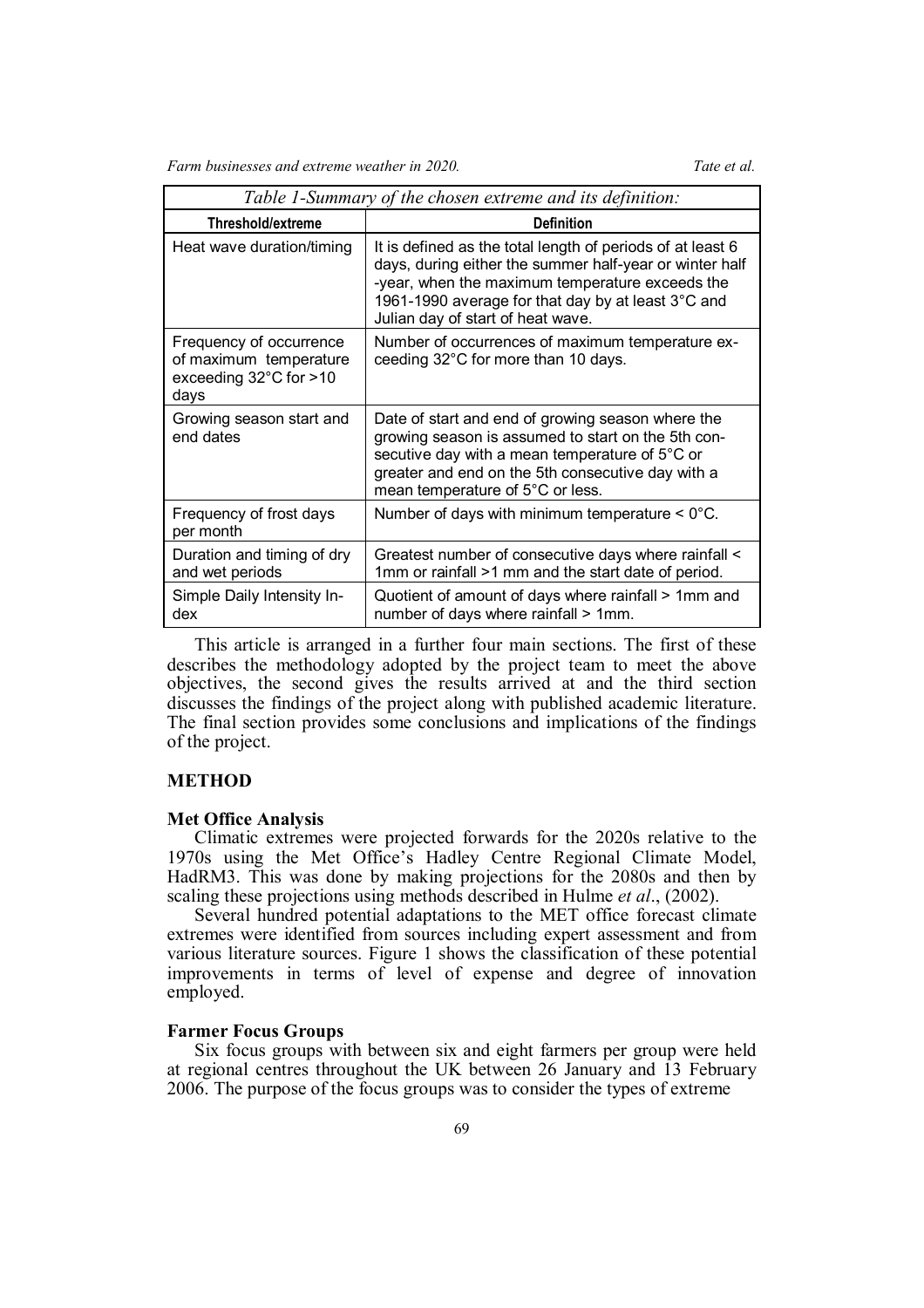| Insulate           | Breed new varie- |
|--------------------|------------------|
| animal             | ties; Water har- |
| housing            | vesting          |
| Winter shearing;   | Plant early to   |
| Stock shaded       | avoid summer     |
| field              | drought          |
| <b>Well Proven</b> | Innovative       |

*Figure 1- Illustration of the range of complexity and expense of adaptations options considered*

weather experienced in the period under investigation and the impacts of that weather upon farming practices. The membership of the focus groups was drawn from a range of farm types and enterprises that reflected the regional location of the group.

A summary of 124 adaptations that appeared suitable for a detailed financial evaluation was compiled. These were then put to a second round of six focus group meetings held in March and April 2007 at the same six centres as the previous focus groups. Not all 124 adaptations were considered by all focus group meetings, nevertheless the farmers involved were prepared to consider most of the adaptations should the need arise, which was thought to be between 2 and 5 years of largely consistent weather, operating in an autonomous way.

# **ADAS Farmers' Voice TM Survey**

A randomly drawn sample of 12,000 holdings is drawn annually from the ADAS Farmers' Voice  $TM$  database of approximately 47,000 holdings and a questionnaire posted out that for the years 2005, 2006 and 2007 included questions addressing issues of climate change. In 2007 2,000 survey forms were returned and as in previous years these were weighted for Government Office Region and farm size and type for each region surveyed, providing a stratified, randomised sample representative of the population of UK farmers.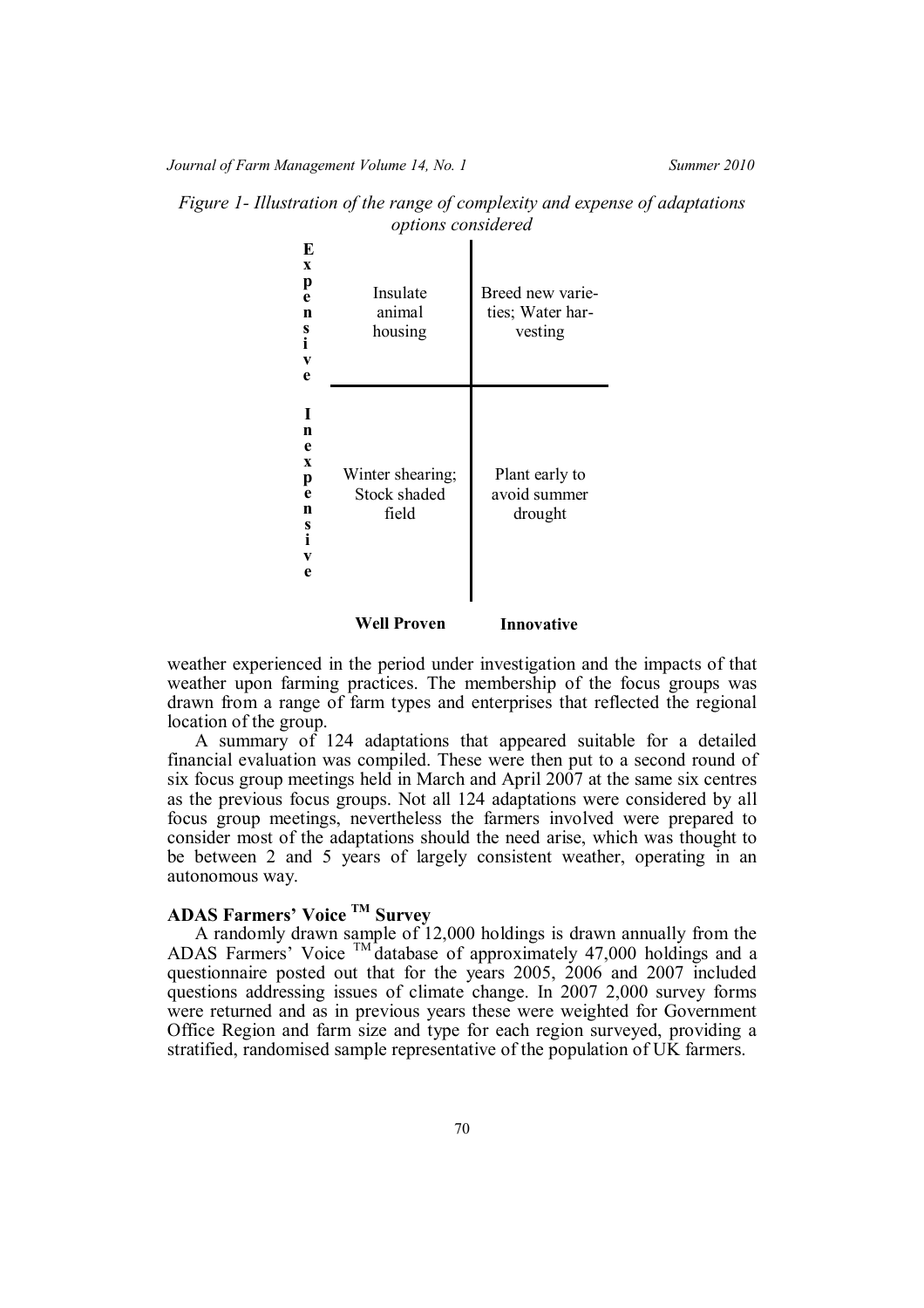## **Costing of Adaptations**

A panel of ADAS specialists with many years of business advisory experience was convened to reduce the list of potential adaptations to 28, this being a number that could be assessed quantitatively within the resources allocated to the project. This reduction was carried out by a team that applied a number of criteria to the selection process on the basis of such factors as the importance of farming sectors and being representative of a range of climate extremes.

Information was assembled to enable detailed enterprise costing. This included detailed descriptions of current enterprises, impacts of the respective extreme events on enterprise performance, estimates of capital costs for adaptations and the impact that adoption of the adaptation would have on enterprise performance.

| Extra costs as a result of the<br>adaptation, as compared to no<br>action | A           | Costs saved as a result of the<br>adaptation, as compared to no<br>action  | C         |
|---------------------------------------------------------------------------|-------------|----------------------------------------------------------------------------|-----------|
| Income lost as a result of the<br>adaptation, as compared to no<br>action | B           | Extra income as a result of the<br>adaptation, as compared to no<br>action |           |
| Sub-total                                                                 | $A + B = X$ | Sub-total                                                                  | $C+D = Y$ |
| Impact on Profit                                                          | $Y - X$     |                                                                            |           |

*Figure 2-Structure of the partial budgets*

This was then formatted using a partial budgeting layout to show whether the adaptation was profitable or otherwise. This is shown in Figure 2. If Y is less than X then change is profitable, whereas if X is less than Y then the adaptation is unprofitable.

The technique of discounted cash flow was employed to assess the future value of anticipated cash flows resulting from the adaptations. The rate set is said to 'discount' or reduce future cash flows to allow for the cost of capital, or in the case of the Net Present Value (NPV) method the 'discount rate' which in this project has been set at 10%. At the time the work was done in 2006 – 2008, typical borrowing costs for farmers were about 7%. However investments to reduce the impact of extreme events have the associated risk that the event may not occur for several years. It was felt that a discount rate of 10% represented what might be considered a reasonable minimum rate of return given the riskiness of the investment.

Adaptations requiring capital investment were evaluated by the calculation of Internal Rate of Return (IRR), Net Present Value (NPV) and payback period techniques. NPV is a well established technique (Turner and Taylor, 1998; Warren, 1998) that calculates the future value of an investment discounted to the present. The technique has also found favour when applied to measuring the financial effects of climate change (Anda *et al.,* 2009). IRR calculates the rate of return at which NPV is zero, in other words the actual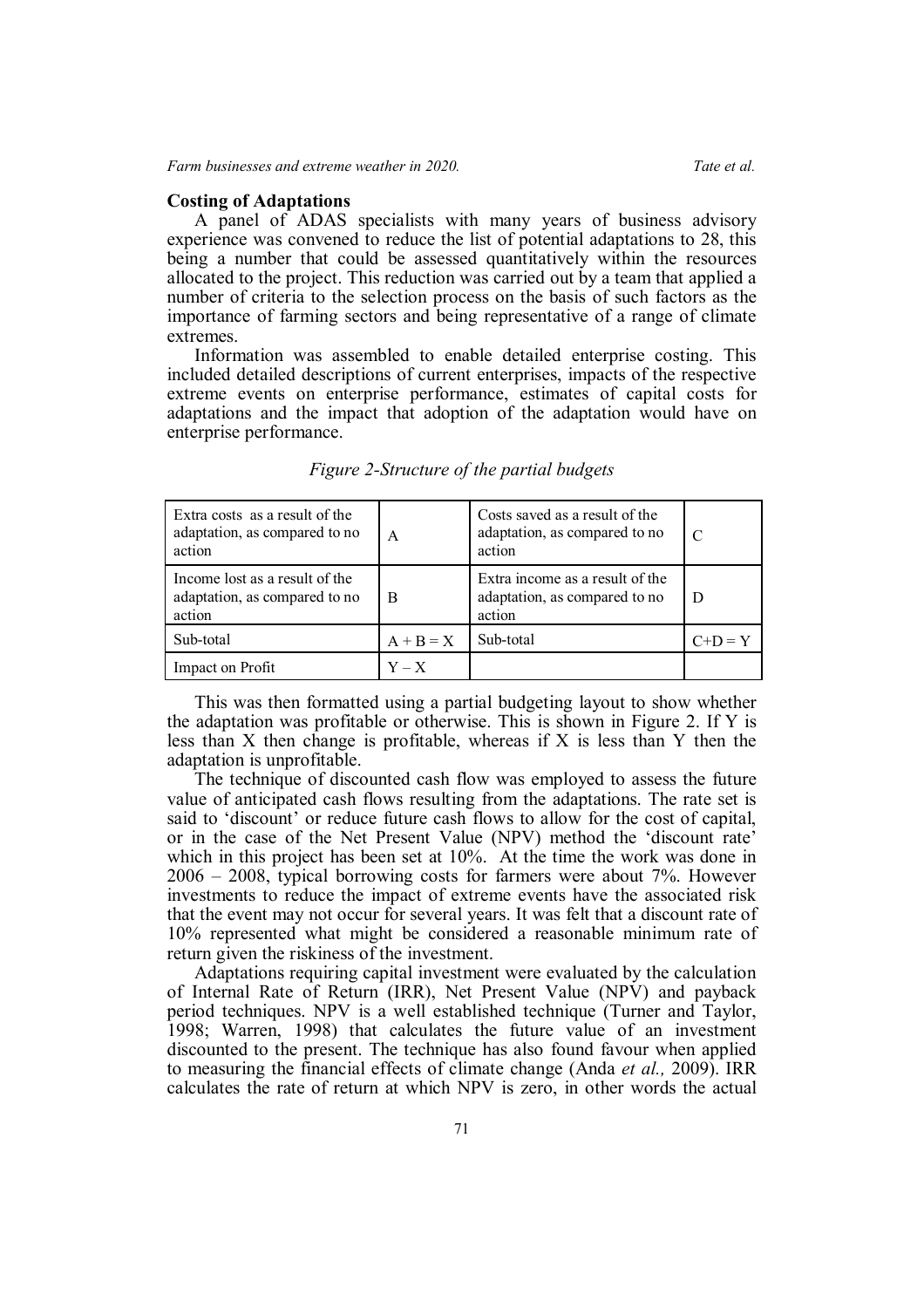rate of return of the investment. Because the adaptations had different time profiles and quantities of capital invested, using NPV creates problems in comparability.

An assessment had to be made of the frequency with which future extreme weather events would happen as the potentially positive returns to adaptations would only occur in those years, whereas with adaptations requiring capital the costs of that capital investment would also be borne in years when the extreme event did not occur.

Some of the research evidence on adoption and diffusion of innovation leads to the diagnosis of three types of farmers with at least one type, the resigned pragmatists, unlikely to seize upon adaptations to climate change with any degree of zeal (Angell, 1997). For the purposes of this research the process leading to changes in farming systems was assessed on the basis of rational economics - that is simply the impact on profit point as the trigger for adaptation. There are potential limitations to this approach when the wider evidence of farmers' multiple objectives, such as a need for independence particularly amongst the proprietors of smaller farming businesses, are taken account of (Gasson, 1973). However the project team felt that taking a simple profit maximising approach was appropriate in the first instance, although actual farmer behaviour is clearly more complicated.

## **Selection of Adaptations to be included in the Detailed Costing Exercise**

Seven adaptations were selected for more detailed costing. Quotas were set for the number of adaptations involving a single enterprise. Adaptations were selected on the basis of IRR. A few adaptations were rejected for more costing if they were obviously highly profitable since little more would have been learnt. A range of enterprises were represented in the selection of adaptations chosen for detailed costing on the grounds of having chosen enterprises that presented a balanced mix across agriculture in the UK. In this way no significant major enterprise was left out of the assessment. Detailed assessments were undertaken on a basis that allowed for differing regional results to show through the costing methodology, on the grounds of criteria such as climate and soil type.

Return on capital employed was the chosen measure of overall financial viability of the chosen adaptation and this was calculated on one of two bases, depending upon whether or not long term capital investments were made:

If the adaptation involved long term fixed capital investment then IRR was assessed from the Discounted Cash Flow analysis.

If there was no long term fixed capital investment but some extra working capital investment, such as additional spray treatment, then the return to this capital was assessed by a specialist.

In this way 28 adaptations were assessed using this methodology and then sampled again to provide a broad range of possible adaptations that reflected the major enterprises. A short list of nine adaptations was then selected for detailed economic assessment.

<sup>1.</sup> It has since been suggested to the authors by Philip Lund that a superior approach would be to use the test discount rate to calculate NPVs, divide the NPVs by the capital invested to get £ of NPV per £1,000 invested and rank the adaptations on this basis.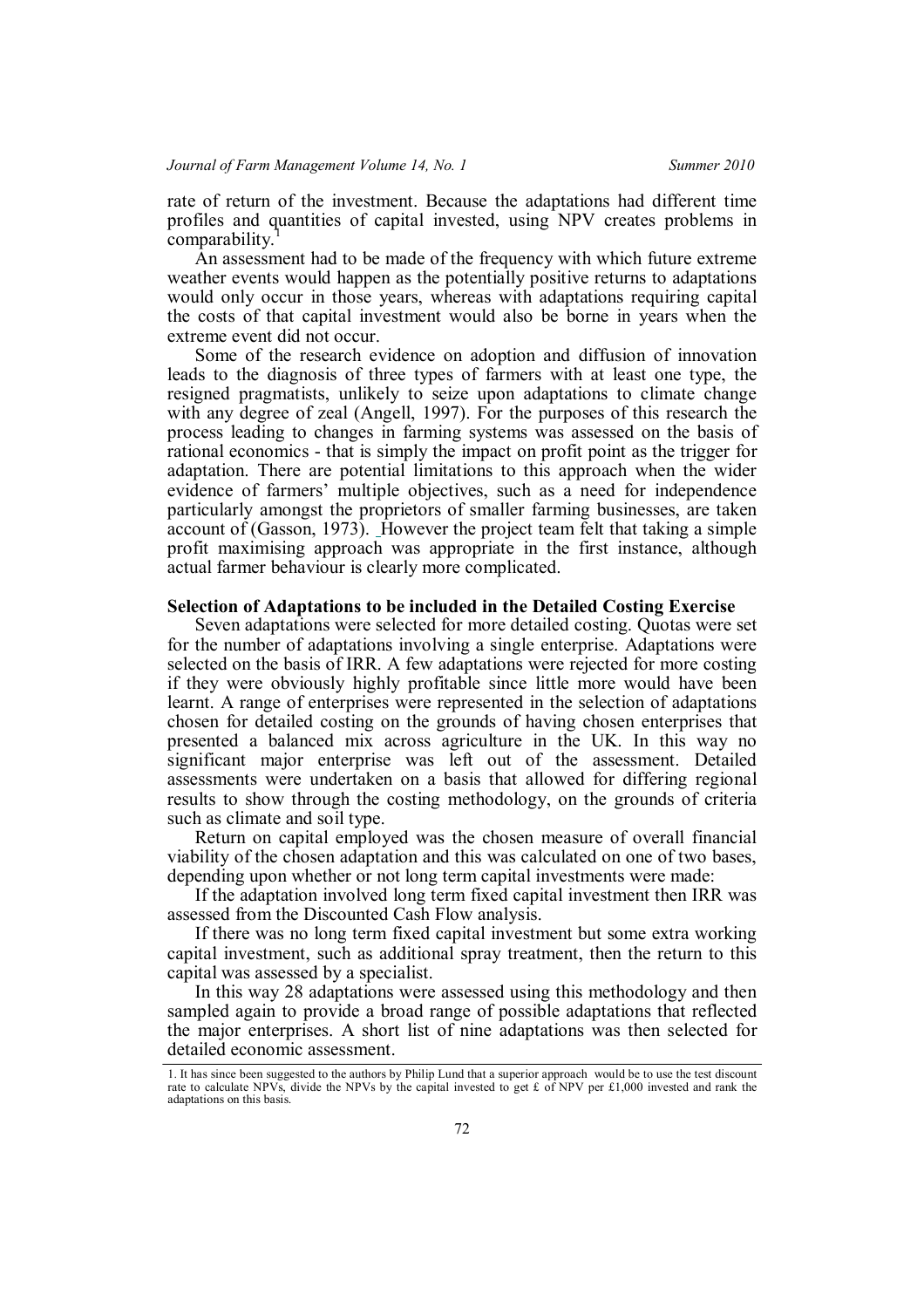## *Farm businesses and extreme weather in 2020. Tate et al.*

The detailed assessment took into account regional projections on the frequency of occurrence of extreme weather events which was variable for conditions such as the incidence of calf pneumonia. This was achieved by selecting representative regional cells of the Met Office Hadley Centre Regional Climate Model (HadRM 3). The variables required for each adaptation and the thresholds required to trigger an impact, and subsequently an adaptation, were defined from literature and expert opinion. Seven cases were further shortlisted and then subjected to a detailed analysis of background data, climate data and economic impact of the adaptation. Table 2 summarises the variables and thresholds used with the chosen adaptations.

## **RESULTS**

#### **Met Office Analysis**

The analysis undertaken by the Met Office compared the occurrence of extreme events in the historic period 1961 – 90 with predictions from their regional climate change model (HadRM3) for the period 2011 – 2030. The extremes examined were for heatwave duration and timing, heatwave frequency, growing season start and end dates, frequency of frost days, duration of dry and wet periods and precipitation intensity.

The principle findings from this aspect of the project were that frost day frequency is predicted to reduce significantly in all areas and that growing season will lengthen, notably in the north of England and Scotland, supporting the findings of the above introduction (Reilly *et al*., 2007). Other findings were that heat wave duration, that is an increased occurrence of six consecutive days when the maximum daily temperature exceeds  $32^{\circ}$  C within a 10 day period, will increase in the south of England.

## **Farmer Focus Groups**

There were two rounds of farmer focus groups recruited for particular enterprises and held in Wisbech (arable  $\&$  fruit), Hereford (mixed farming), Coleraine, (mixed livestock and dairy), Aberdeen (cattle and sheep), Barnstaple (mixed grazing livestock) and Malton (poultry & pigs).

The general extreme trends identified by the six focus groups were hot summers, drought, mild wet winters, extreme rainfall, early and late frosts and hail and strong winds. The groups reported their experience of a wide range of weather impacts. For example, the costs of crop drying and loss of outputs such as reduced milk production in hot weather. For the effects of frost and hail the groups' experiences were of yield reductions in arable and horticultural operations, repeat drilling owing to crop failure, a reduced effectiveness of fungicides and an increase in expenditure disposing of slurry/ manure with a reduction in trafficable days in winter.

Changing weather patterns were well recognised by all farmers but did not yet appear to be at a frequency required for farmers to make significant change. To bring about such change extreme weather resulting in yield loss would be necessary in two consecutive years. This potential adaptive response was grounded within the framework of the financial climate facing farmers at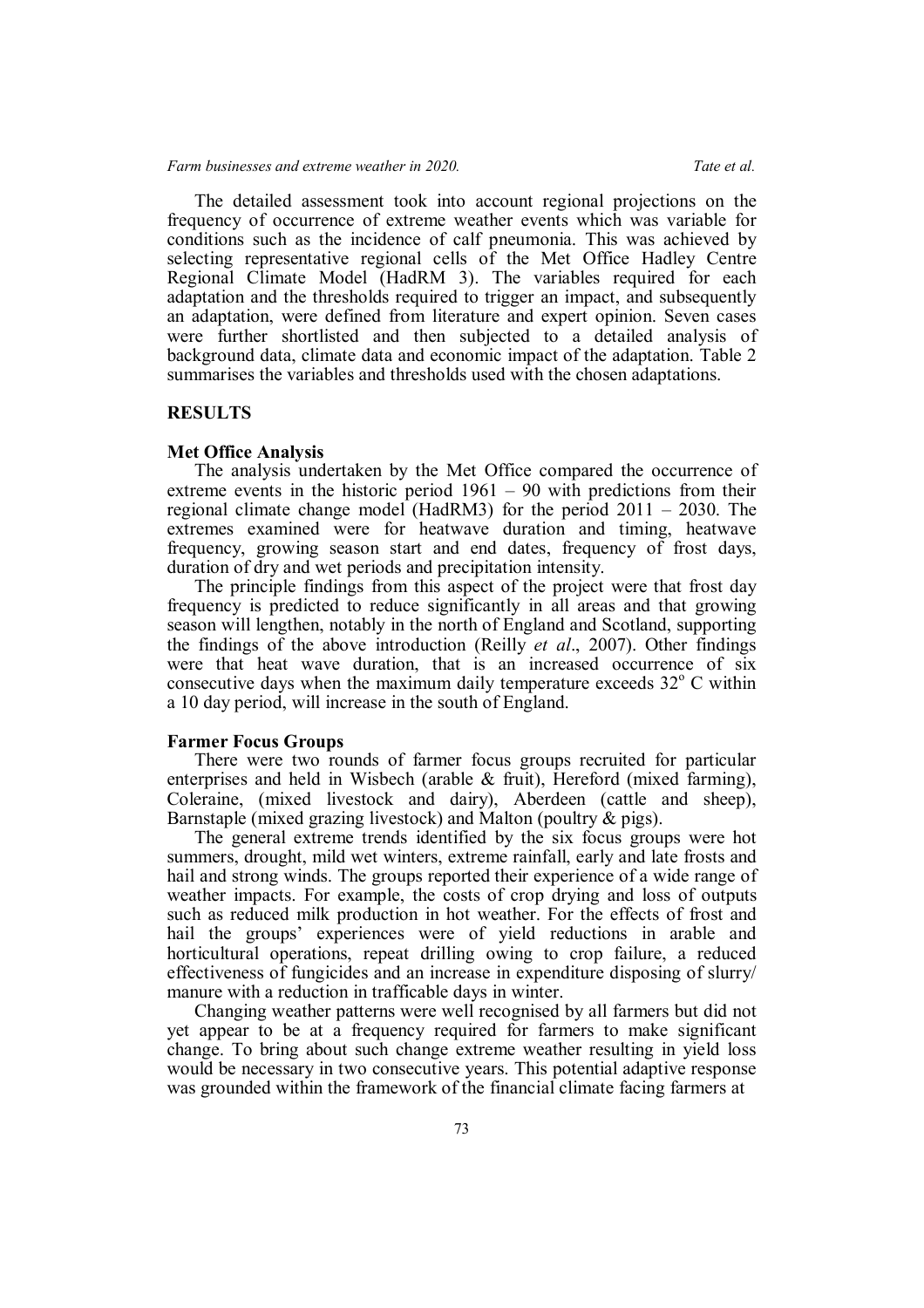| <b>Sector</b>               | Extreme                                                                      | Adaptation                                                      | Description including Variables and Thresholds                                                                                                                                                                                                                                                                                                                                                                                                                                                                                                                                                                                                                                                                                                                                                                                                                                                               |
|-----------------------------|------------------------------------------------------------------------------|-----------------------------------------------------------------|--------------------------------------------------------------------------------------------------------------------------------------------------------------------------------------------------------------------------------------------------------------------------------------------------------------------------------------------------------------------------------------------------------------------------------------------------------------------------------------------------------------------------------------------------------------------------------------------------------------------------------------------------------------------------------------------------------------------------------------------------------------------------------------------------------------------------------------------------------------------------------------------------------------|
| Poultry                     | Frequency/timing<br>of heat waves;<br>Frequency of<br>extreme heat           | improved permanent<br>Housing redesign-<br>ventilation          | year. The analysis defined critical hot days by findings spells of 2 days or more<br>riods allowing a 7 day window between crops to define the maximum number of<br>when the birds are nearly fully grown and space within the poultry house is at a<br>be impacted by a heat wave or extreme heat period with losses occurring not only<br>to due to more intense heat but potentially because there are more of them in a<br>where the Tmax $>$ 30 °C. It was assumed that given the number of operations in<br>The poultry crop is affected by heat most during days 30-42 of the crop cycle<br>premium. These periods are typically during the summer. More than one crop can<br>any region that at any one time there would be an operation with a flock at the re-<br>quired growth stage. An optimized routine searched all subsequent day 30-42 pe-<br>crops in a year that may be impacted by heat. |
| Beef & Sheep                | Frequency/timing<br>duration of dry<br>of heat waves;<br>Frequency<br>spells | Storage reservoirs/<br>Water capture                            | able soil moisture was below 10 mm and precipitation was below 1 mm. The<br>the scope of the project. The analysis defined dry days as days on which the avail-<br>number of dry days between July and October were totalled and years where more<br>The lack of natural water in streams requiring the provision of water for stock is<br>difficult to model simplistically and using more sophisticated models was beyond<br>than 30 such days occurred defined as years in which natural water would be diffi-<br>cult to access                                                                                                                                                                                                                                                                                                                                                                          |
| Arable - Root<br>crops      | Frequency/timing<br>duration of dry<br>of heat waves;<br>Frequency<br>spells | Irrigation-potatoes                                             | Running a sophisticated water budgeting/irrigation scheduling model like Irriguide<br>defined. Years in which irrigation would not be sufficient were years in which the<br>soil moisture at the start of the growing season (mm) + precipitation (mm) + $150$<br>for each region was beyond the scope of the project. However, using experience<br>tion trial data from the ADAS Gleadthorpe Farm the following parameters were<br>gained from developing/using this model and drawing on 20 years of potato irriga-<br>mm of irrigation water $\leq$ 375 mm.                                                                                                                                                                                                                                                                                                                                               |
| Horticulture-<br>Soft fruit | Frequency/timing<br>of heat waves;<br>Frequency of<br>extreme heat           | temperature control<br>Investment in cool-<br>ing and transport | Soft fruit spoilage is a function of fruit temperature which is affected by maximum<br>which this spoilage would take place were defined as days where $\Gamma$ Max > 30°C<br>temperatures during the daytime and ambient air temperature at night. Days on<br>and $T$ Min $>$ 15°C. Years with one or more of these days were determined as well<br>as the average number of spoilage days per year.                                                                                                                                                                                                                                                                                                                                                                                                                                                                                                        |

*Ta ble 2 -– Se venadaptatio ns c oste d in detail - Su mmary of th evaria bles a nd th resh olds use d to de riv e th efr equency analysis.*

*Journal of Farm Management Volume 14, No. 1 Summer 2010*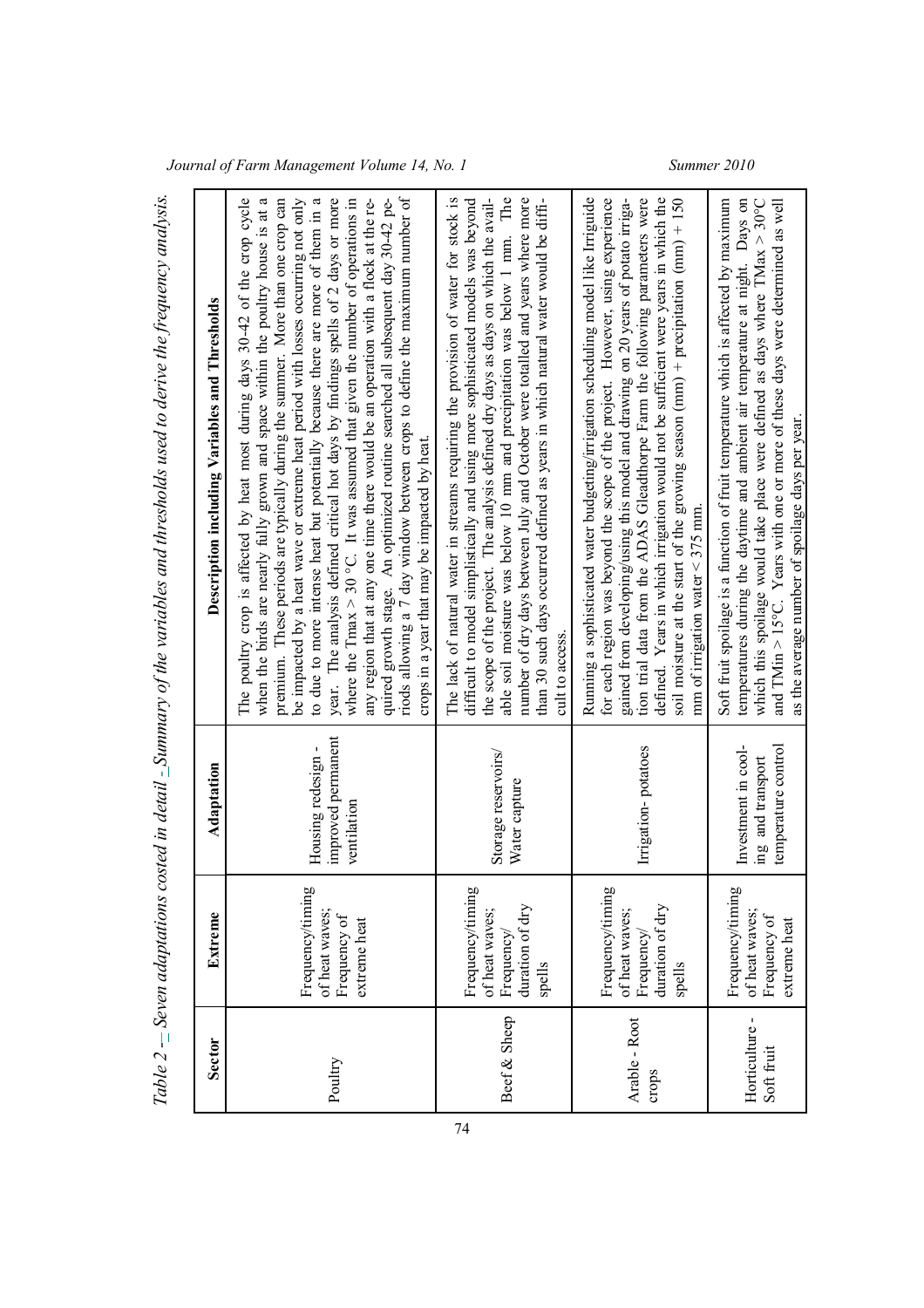$\overline{\phantom{0}}$ 

| <b>Sector</b>      | Extreme                                                                      | Adaptation                                                                      | Description including Variables and Thresholds                                                                                                                                                                                                                                                                                                                                                                                                                                                                                                                                                                                                                                                                                                                                                                                                                                                     |
|--------------------|------------------------------------------------------------------------------|---------------------------------------------------------------------------------|----------------------------------------------------------------------------------------------------------------------------------------------------------------------------------------------------------------------------------------------------------------------------------------------------------------------------------------------------------------------------------------------------------------------------------------------------------------------------------------------------------------------------------------------------------------------------------------------------------------------------------------------------------------------------------------------------------------------------------------------------------------------------------------------------------------------------------------------------------------------------------------------------|
| Arable-<br>Cereals | quency/timing of<br>Growing season<br>length; Fre-<br>frost                  | with different flow-<br>Spread risk - grow<br>range of varieties<br>ering dates | Frost days were defined as days where TMin < 0°C during the flowering period,<br>namely, May/June. The number of years in which this would potentially be a<br>problem was determined.                                                                                                                                                                                                                                                                                                                                                                                                                                                                                                                                                                                                                                                                                                             |
| Beef $\&$<br>Dairy | Frequency/timing<br>Frequency/timing<br>of heat waves;<br>of frost           | improved permanent<br>Housing redesign-<br>ventilation                          | The incidence of Enzootic Calf Pneumonia (ECP) in cattle is difficult to model as<br>there are three suites of causative factors with many of these poorly understood,<br>namely etiological agents which include a range of viruses, calf factors which in-<br>wind speed is $6.5$ km/hr for 3 or more days during the period October to Febru-<br>clude nutrition and age and environmental factors. This model focuses on the en-<br>ary. Years with one or more of these periods were defined as years in which pneu-<br>vironmental factors as these are the factors addressed within the adaptation. Po-<br>tential ECP periods were defined as days where TAve > $10^{\circ}C$ , RH > $90\%$ and<br>monia was likely.                                                                                                                                                                       |
| Sheep              | Frequency/timing<br>duration of wet<br>of heat waves;<br>Frequency<br>spells | Increased dipping                                                               | different periods, namely pre-shearing, post-shearing when fleece in adults and<br>lambs is growing and late season when it is fully grown. The fleece length affects<br>Using the model described by Wall et al. (2002) the following parameters were<br>Pre-shearing (until 18 June): TAve > 8.5°C and Precip or Precip + fleece moisture<br>Post-shearing 1 (19 June till 30 September): TAve > 8.5°C and Precip or Precip +<br>Post-shearing 2 (30 September till end of season): TAve > 8.5°C and Precip or<br>The flystrike season length was determined as the first and last five day period<br>where TAve $> 8.5^{\circ}$ C. Within these seasons the flystrike days were defined for 3<br>the fleece humidity as well as the amount of rainfall required to get the fleece wet.<br>Precip + fleece moisture $(mm) > 5$ mm<br>fleece moisture $(mm) > 15$ mm<br>$(mm)$ > 5 mm<br>defined: |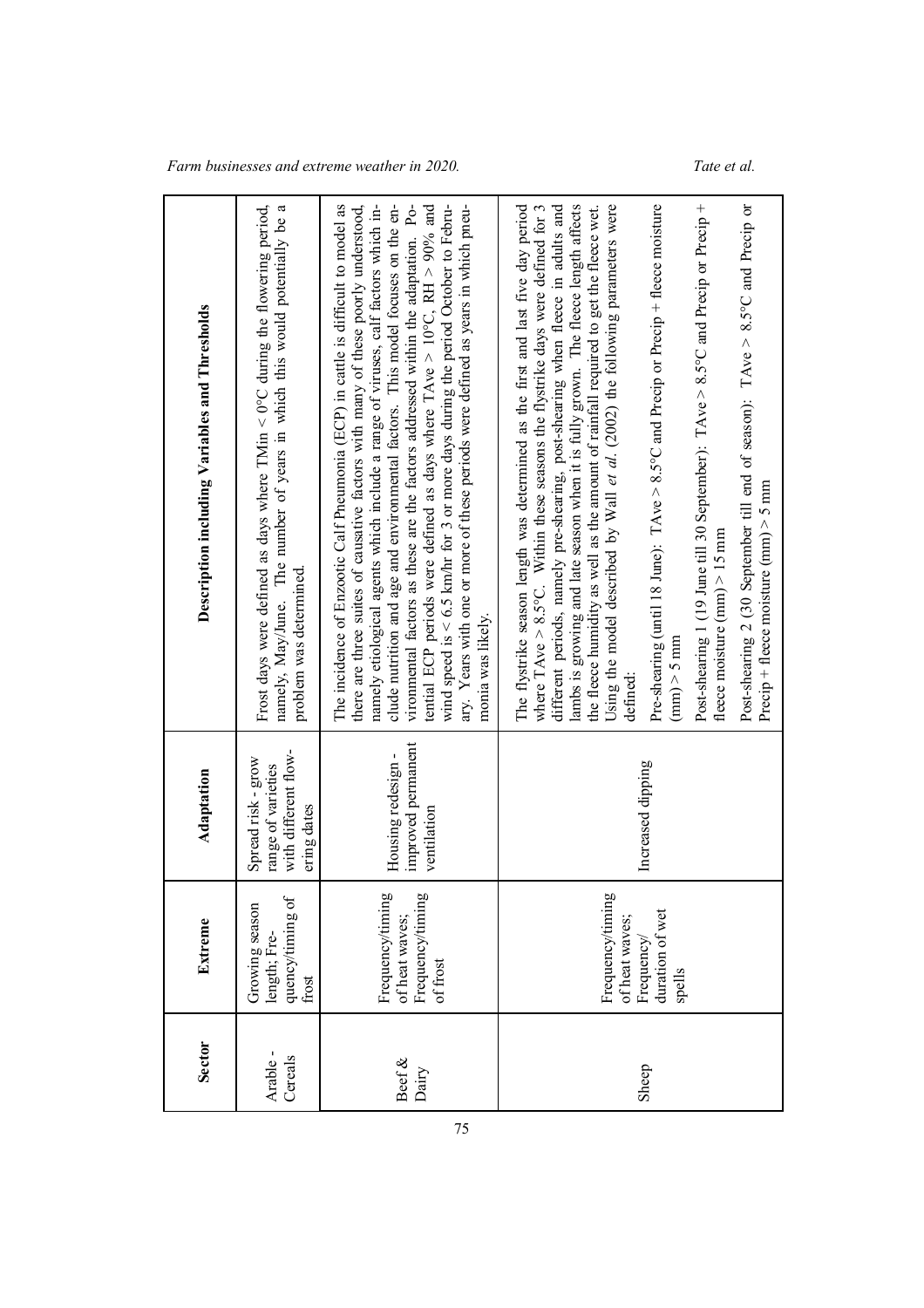the time of the focus groups early in 2006. It was felt that such changes would only be seen to be worthwhile if the financial outcomes could be seen to be satisfactory at the time the assessment was made.

Inevitably there was spatial variability in some of the responses to the focus group questions, for example the Northern Irish and Scottish focus group participants did not feel that extreme heat would ever be a problem for them. Many low cost adaptations were already being used by some, such as putting stock in fields with good shade, whilst potentially this might cause another issue in this case as shade for sheep can give rise to fly problems and additional disease. There was agreement that the provision of accurate long range weather forecasts would assist farmers in making the necessary decisions at farm level.

## **ADAS Farmers' Voice Survey**

To draw on a wider body of farmer experience than the members of the farmer focus groups, questions about climate change were included in this large postal self completion survey which has been carried out regularly by ADAS in England and Wales since 1999. Questions were included in the 2005, 2006 and 2007 surveys (1,200, 2,100 and 2,000 respondents respectively). The 2005 survey highlighted that the vast majority of the sample respondents had either not responded to extreme weather (43% in England and 33% in Wales) or had not experienced it (38% in England and 50% in Wales). Some 16% of farmers had made an adaptation to extreme weather. Larger farms showed a slightly greater tendency to adapt than smaller ones and those in the North West region gave the highest positive response at 25%. The proportion of respondents to the 2006 survey intending to react constructively to climate change within five years increased to 46% in England.

Respondents were asked to indicate likely changes to be made and these are shown in Table 3 below.

The average number of changes to be undertaken per holding was 1.9 in England and 1.8 in Wales. Increasing off-farm income or getting out of farming altogether were popular adaptations in both England (41%, and 16% respectively) and Wales (30%, and 12% respectively). However, such behaviour is unlikely to be driven by solely extreme weather patterns. Large farms in England showed a greater tendency towards investment-based responses such as irrigation and livestock housing.

On the matter of the impact of climate change on business performance the 2005 survey found that 71% of respondents took the view that there would be a neutral impact on business performance, or they were unsure what the impact would be. Only 6% of respondents in England and 4% of respondents in Wales felt they were well informed on the issue of climate change. Types of extreme weather that did cause concern were drier summers, wetter winters, intense rainfall and extremely high temperatures, although these results varied with farming sector and region. The horticultural sector was particularly concerned about intense rainfall, unseasonal frost and vagaries in the start and finish of the growing season.

Some linkage between higher levels of concern and adaptive behaviour is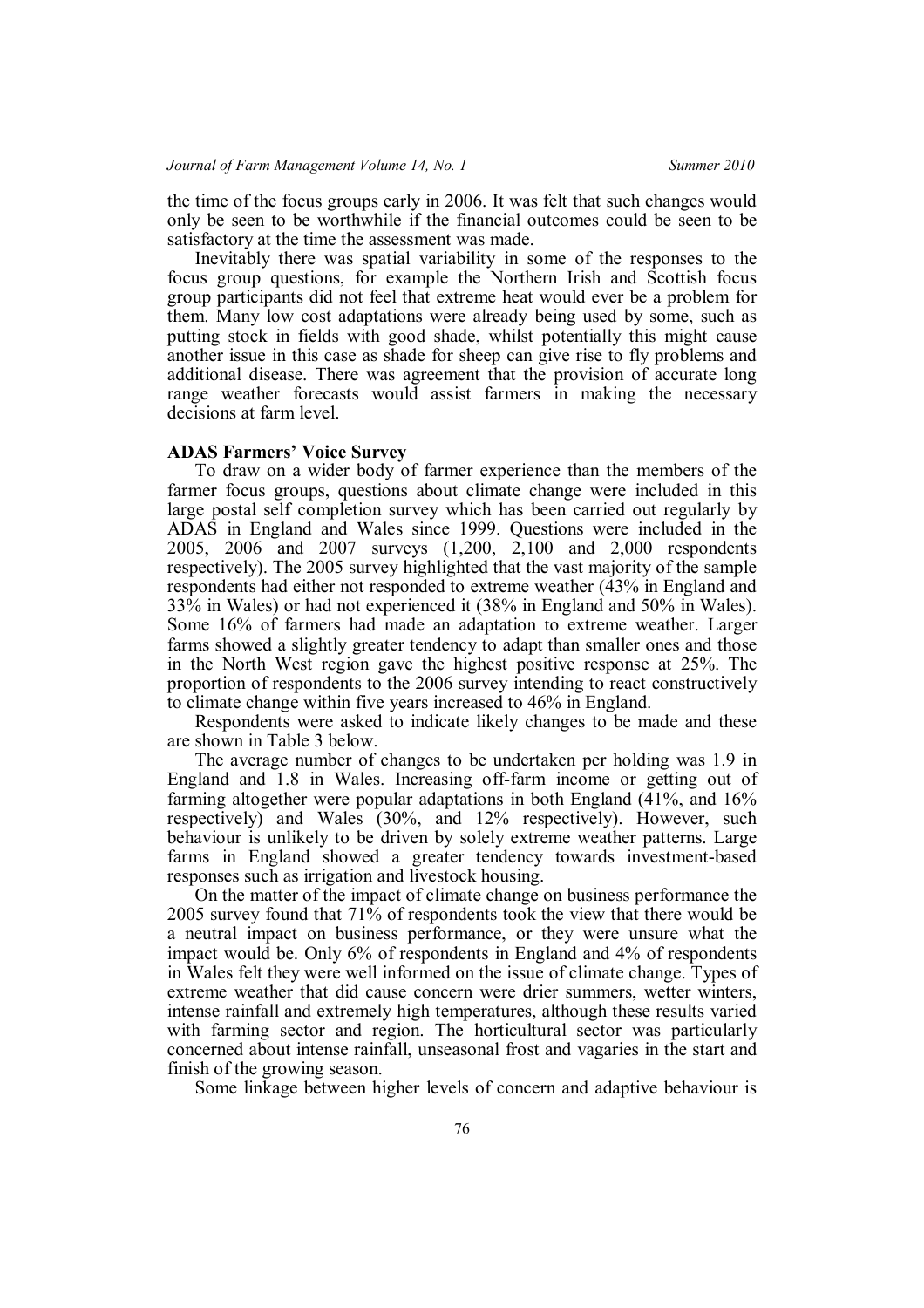*Farm businesses and extreme weather in 2020. Tate et al.*

| Table 3- Adaptations intended as a result of climate change by region in 2006          |               |               |                                  |              |                     |              |                   |               |                      |
|----------------------------------------------------------------------------------------|---------------|---------------|----------------------------------|--------------|---------------------|--------------|-------------------|---------------|----------------------|
| Adaptation                                                                             | North<br>East | North<br>West | <b>Yorks</b><br>&<br>Hum-<br>ber | East<br>Mids | West<br><b>Mids</b> | East-<br>ern | Sout<br>h<br>East | South<br>West | Wale<br>$\mathbf{s}$ |
| Replace existing<br>crops/livestock with<br>new varieties                              | 30%           | 11%           | 29%                              | 23%          | 10%                 | 36%          | 27%               | 24%           | 7%                   |
| Introduce new types<br>of crops/livestock<br>alongside those cur-<br>rently grown/kept | 24%           | 13%           | 31%                              | 23%          | 34%                 | 32%          | 27%               | 27%           | 12%                  |
| Increase off farm<br>income sources                                                    | 46%           | 31%           | 44%                              | 51%          | 40%                 | 50%          | 36%               | 40%           | 30%                  |
| Invest in irrigation                                                                   | 4%            | 8%            | 2%                               | 3%           | 5%                  | 12%          | 17%               | $1\%$         | 3%                   |
| Invest in livestock<br>housing                                                         | 9%            | 24%           | 9%                               | 9%           | 15%                 | 5%           | 13%               | 18%           | 29%                  |
| House livestock ear-<br>lier/later in the year                                         | 27%           | 37%           | 12%                              | 15%          | 25%                 | 6%           | 20%               | 32%           | 39%                  |
| Change timing of<br>sowing/spraying/<br>fertiliser application                         | 37%           | 36%           | 45%                              | 37%          | 31%                 | 51%          | 37%               | 37%           | 3%                   |
| Cut down on stock                                                                      | 0%            | 18%           | $0\%$                            | 11%          | 0%                  | 5%           | 3%                | 0%            | 12%                  |
| Continuous review/<br>will respond as<br>Required                                      | 14%           | 18%           | 20%                              | 38%          | 7%                  | $0\%$        | 22%               | 17%           | 9%                   |
| Energy (bio-crops/<br>hydro/wind power etc)                                            | 0%            | 4%            | 36%                              | 11%          | 8%                  | 30%          | 0%                | 14%           | $0\%$                |
| Will retire/sell up/<br>emigrate                                                       | 18%           | 18%           | 17%                              | $0\%$        | 23%                 | 30%          | 10%               | 15%           | 12%                  |
| Will stop main stream<br>farming diversify<br>(unspec)                                 | 0%            | 25%           | $0\%$                            | $0\%$        | 3%                  | $0\%$        | 0%                | 0%            | 0%                   |
| Reduce energy use                                                                      | $0\%$         | 6%            | 12%                              | 16%          | 0%                  | 0%           | 5%                | 0%            | 0%                   |
| Plant woodland                                                                         | 0%            | 10%           | $0\%$                            | 0%           | 31%                 | 0%           | 0%                | 5%            | 0%                   |
| Change heating (new<br>heaters/lower tem-<br>peratures)                                | $0\%$         | $0\%$         | $0\%$                            | $0\%$        | $0\%$               | $0\%$        | $0\%$             | $18\%$        | $0\%$                |
| Convert to organic                                                                     | $0\%$         | $0\%$         | $0\%$                            | $0\%$        | $0\%$               | $0\%$        | $0\%$             | $3\%$         | $0\%$                |
| Let out/lease land                                                                     | $0\%$         | $0\%$         | $0\%$                            | $0\%$        | $0\%$               | $0\%$        | $0\%$             | $0\%$         | 24%                  |
| Livestock will stay<br>outside                                                         | 14%           | $0\%$         | $0\%$                            | $0\%$        | $0\%$               | $0\%$        | $0\%$             | 9%            | $0\%$                |

evident with such behaviour running at between 9 and 14% for the areas of climate change showing greatest concern. Indeed 71% did not indicate that they were adapting to any of the conditions shown. Whilst there appeared to be concern amongst farmers it was a matter for the future rather than the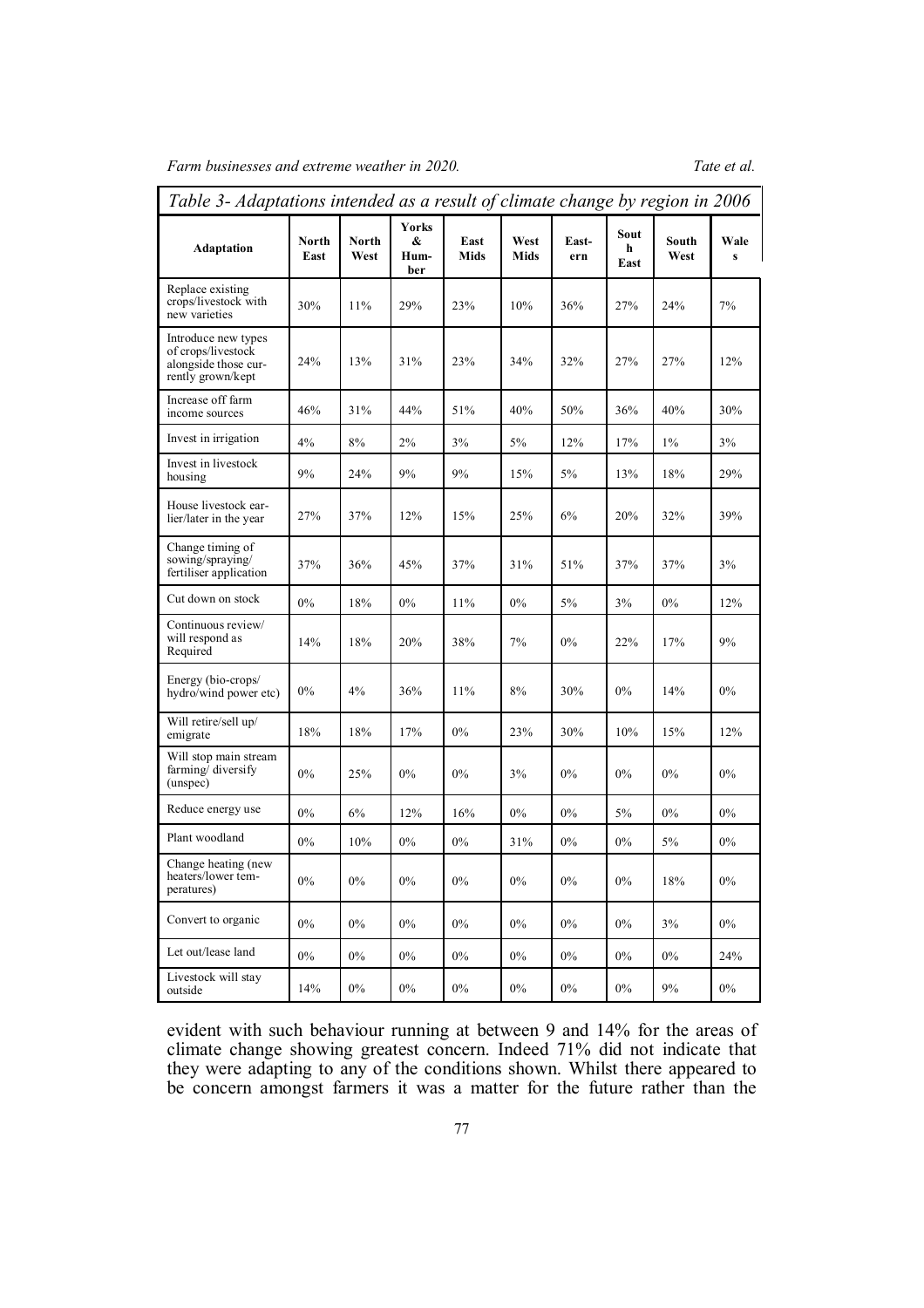present, although this might be interpreted as a result of not being well informed on the matter. The level of adaptive behaviour was certainly linked to the farming sector represented, for example the pig and poultry sector consistently showed a very low level of interest in adaptive behaviour. The anomaly was that indoor poultry producers contributing to the focus group sessions and pig producers known in the industry had demonstrated some enthusiasm for adaptations in response to climate change. In the livestock sector the adaptations to climate extremes involved a combination of some system change and investment in some additional inputs and production facilities. The welfare of livestock being transported can be adversely affected in very hot weather and attention to the ventilation system coupled with reducing stocking density in transit is the positive adaptation. The environmental consequences of adaptations to heat extremes are generally neutral; however there is a significant positive impact on animal welfare.

## **Costing of Adaptations**

The 28 costed adaptations for each extreme included the forecast of the impact on profit and an investment appraisal and a summary table was produced with a description of the event, enterprise impact and description of the adaptation.

| <b>Extreme event</b>             | Frequency/timing of heat<br>waves; Frequency/duration of<br>dry spells                                                                     | Frequency/timing of heat<br>waves; Frequency/duration of<br>dry spells                                                                     |
|----------------------------------|--------------------------------------------------------------------------------------------------------------------------------------------|--------------------------------------------------------------------------------------------------------------------------------------------|
| <b>Adaptation</b>                | Irrigation in Top Fruit                                                                                                                    | Irrigation in Top Fruit                                                                                                                    |
| <b>Impact of Extreme</b>         | Drought would affect yields<br>and quality of fruit. It would<br>also lead to poor tree growth<br>and affect future years pro-<br>duction. | Drought would affect yields<br>and quality of fruit. It would<br>also lead to poor tree growth<br>and affect future years pro-<br>duction. |
| <b>Description of adaptation</b> | Install irrigation system and<br>progressively replace with<br>more drought tolerant varie-<br>ties.                                       | Install irrigation system and<br>progressively replace with<br>more drought tolerant varie-<br>ties.                                       |
| <b>Extreme frequency</b>         | $2$ in 10 years.                                                                                                                           |                                                                                                                                            |
| <b>Capital invested</b>          | £18,200                                                                                                                                    |                                                                                                                                            |
| <b>Effect on profit</b>          | $+£3,159$                                                                                                                                  |                                                                                                                                            |
| <b>NPV</b>                       | £28,391                                                                                                                                    |                                                                                                                                            |
| <b>IRR</b>                       | 33%                                                                                                                                        |                                                                                                                                            |
| <b>Break even frequency</b>      | 1.1 events in 10 years                                                                                                                     | 1.1 events in 10 years                                                                                                                     |

*Table 4- Summary of Water Storage - capture*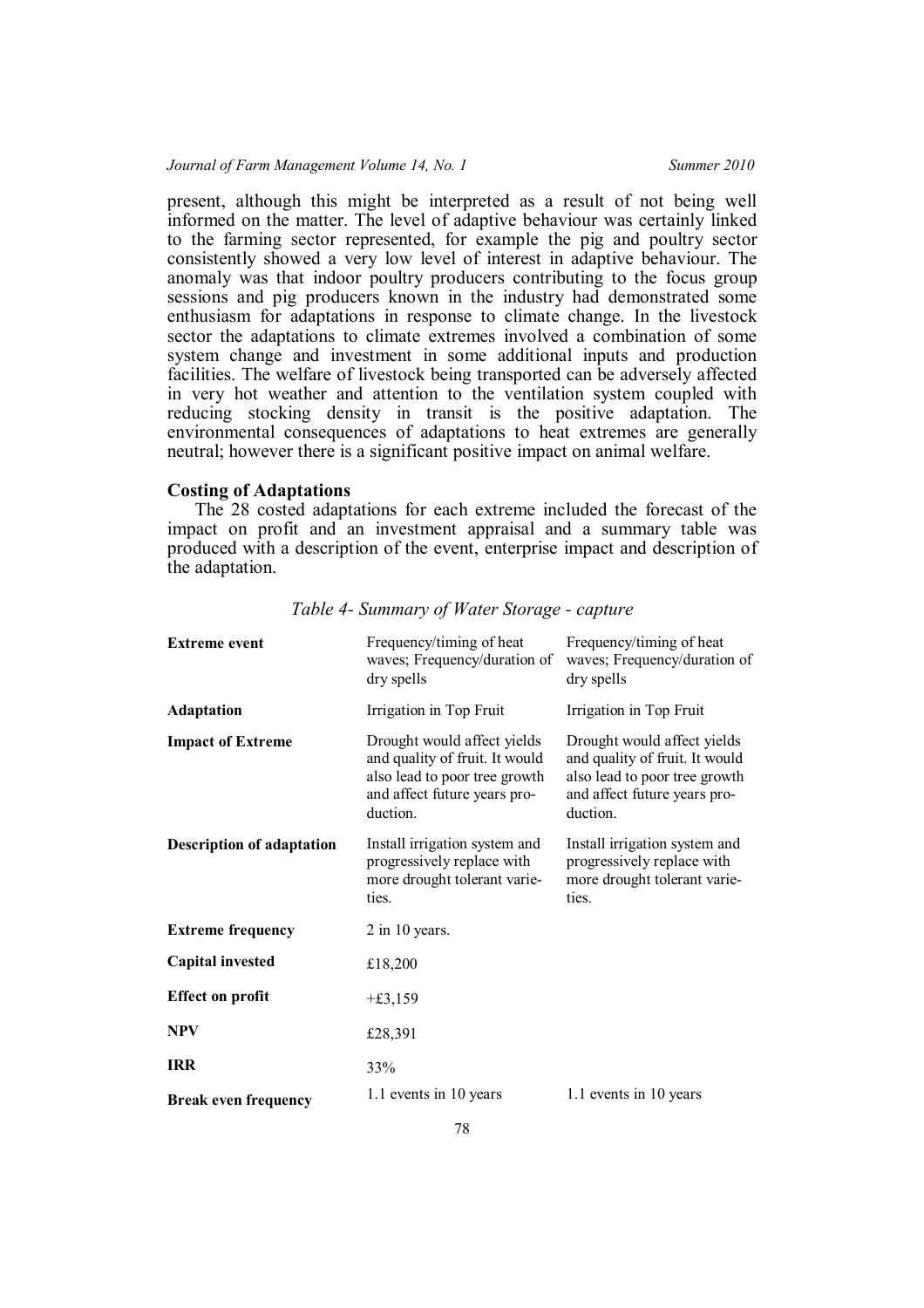An example of this is shown below for the irrigation of top fruit. Top fruit yields would be reduced with the occurrence of 14 days without rain combined with temperatures of greater than  $32^{\circ}$ C. The scenario allows for a 14 hectare apple orchard and the installation of a sprinkler system to apply 25 mm of water per week during spells of high temperature. Table 4 summarises the data and financial outcomes of the adaptation.

One of the seven adaptations costed in depth was improving ventilation by installing electric fans in calf rearing buildings to reduce calf deaths from pneumonia. The cost of pneumonia to cattle farmers is estimated to be about £80 million per year for the UK and includes the cost of treatment, reduced growth, additional work and most significantly, calf deaths. The microorganisms that cause the disease are found in nearly all cattle herds but pneumonia is only a problem on some farms as a result of the environment and management. There are many factors predisposing calves to pneumonia but a very important one is ventilation. Cold, humid conditions, sudden changes in air temperature and stress due to changes in the environment are associated with pneumonia outbreaks in young calves. This scenario assumes that vaccination is part of current farm practice.

Humid calm heat waves in winter are periods when calf pneumonia may be triggered. These currently occur 2.33 times in a ten year period but by 2020 are predicted to occur 3.1 times in a ten year period.





The economic impact of spending £4,000 to invest in electric fans in an existing calf rearing building is shown below. Improving the ventilation is assumed to reduce mortality from 8% to 4%.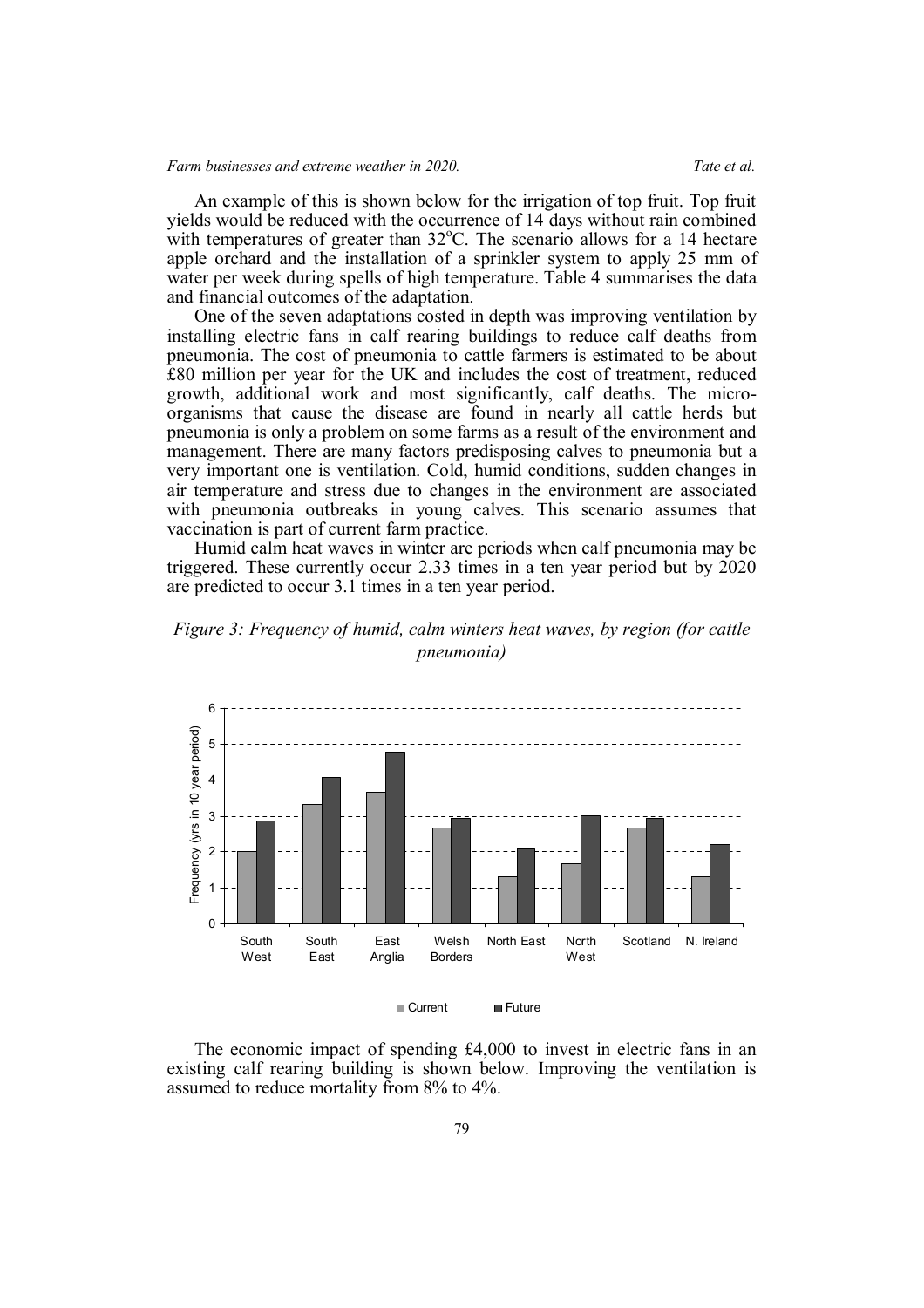## *Journal of Farm Management Volume 14, No. 1 Summer 2010*

|               |         | Effect on Profit £ |           | IRR%          |               | <b>NPV£</b> |         |
|---------------|---------|--------------------|-----------|---------------|---------------|-------------|---------|
|               | Current | Future             | Change    | Current       | Future        | Current     | Current |
|               | £       | £                  | $\pounds$ | $\frac{0}{0}$ | $\frac{0}{0}$ | £           | £       |
| N. Ireland    | $-156$  | 989                | 1145      |               | 27            | 222         | 5319    |
| Scotland      | 344     | 433                | 89        | 18            | 19            | 2447        | 2845    |
| North East    | $-156$  | 120                | 276       |               | 15            | 222         | 1451    |
| East Anglia   | 717     | 1130               | 414       | 23            | 29            | 4170        | 5950    |
| Welsh Borders | 344     | 433                | 89        | 18            | 19            | 2447        | 2845    |
| South East    | 590     | 866                | 276       | 22            | 25            | 3543        | 4771    |
| South West    | 94      | 414                | 321       | 14            | 19            | 1335        | 2762    |
| North West    | $-29$   | 474                | 503       |               | 20            | 787         | 3028    |

*Table 5. Summary of economic impact of investing £4 000 in electric fans to improve the ventilation in a calf rearing building.*

In three parts of the UK (N. Ireland, the North East and North West) it is not currently worth making the investment but by 2020, due to the increased frequency of these weather events the investment becomes worthwhile.

#### **DISCUSSION**

The ability to separate out the effects/impacts of general climate change and climate variability from the impacts of climate extremes has been a distinct difficulty in the more qualitative parts of this project. The impacts from general climate change trends are often amplified within the extremes. Similarly, it has been necessary to disentangle the synergistic and knock on effects of the various extremes with many of them happening at the same time. As an example, increased dry spell duration is usually associated with elevated temperatures and heat waves leading to water resource issues. It has also been necessary to consider the antagonistic effects of the extremes where the benefit of one is negated by another as exemplified by the extended growing season. This may bring opportunities to crop earlier to avoid the mid-summer drought or even the potential for additional cropping. However, earlier cropping can make certain crops particularly vulnerable to late frosts, be offset by an increase in the length of the mid-summer drought or be negated by shorter, wetter autumns. The timing of this synergism/antagonism is often key to whether these combinations are considered detrimental or beneficial and are often sector specific. An example is the synergism of dry and warm conditions -in spring when soil moisture is not a limiting factor to grass growth these conditions are favourable for the sheep sector, however, in the late summer these conditions produce difficult harvesting conditions for the root crop portion of the arable sector.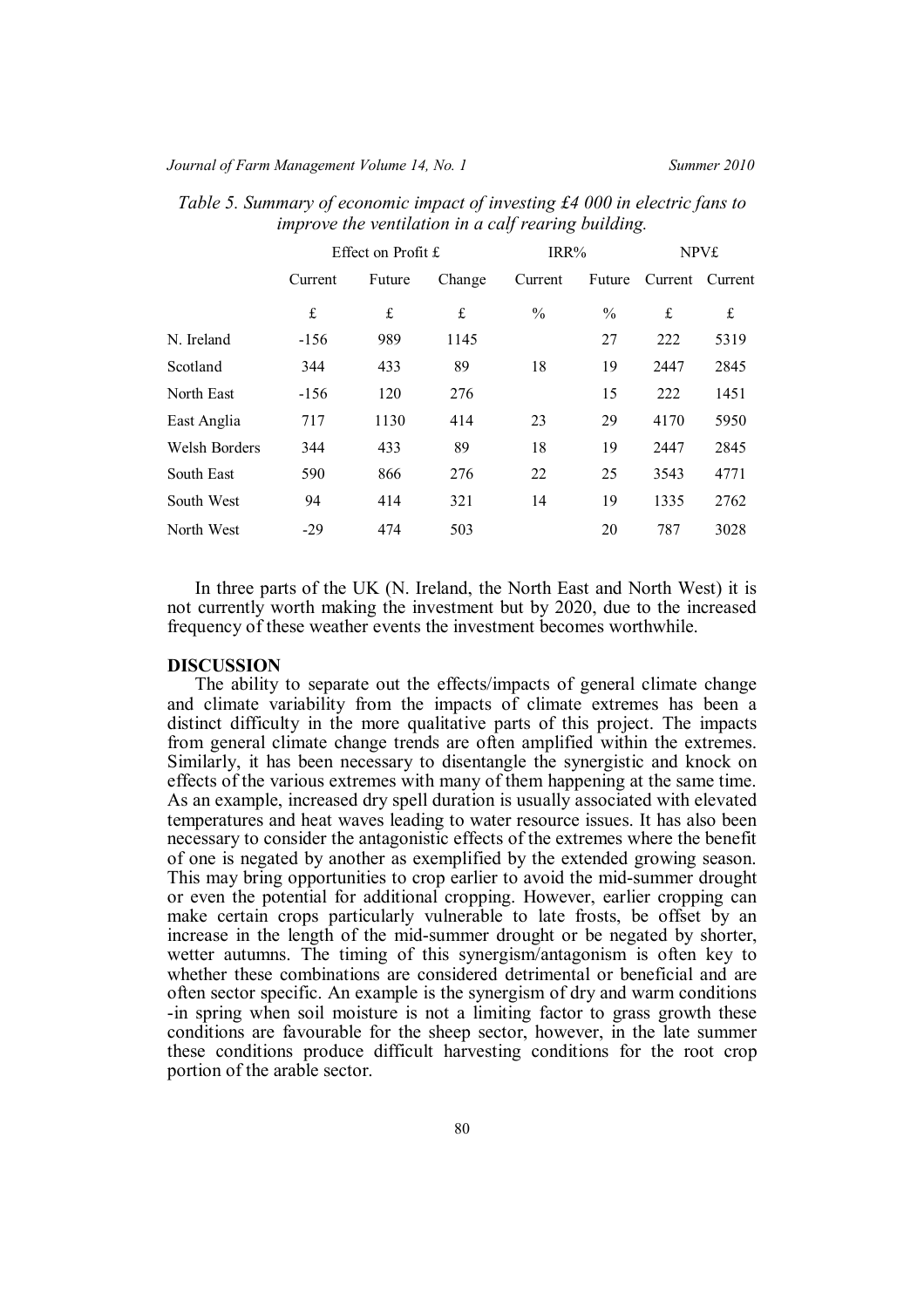## *Farm businesses and extreme weather in 2020. Tate et al.*

There is renewed determination internationally to deal with the effects of GHG and global warming (Harris, 2009). This places the subject of the response of the farming industry to these matters further up the farm business agenda. This study has gauged the opinion of a representative sample of farmers drawn from the agricultural industry on how well informed it feels with respect to climate extremes, its experiences of climate extremes, what if anything it has already done to adapt and what if anything it would consider doing to adapt. Most farmers in England and Wales do not feel well informed and farmers that consider themselves to be better informed are more likely to have responded already or to intend to respond over the next 5 years. This highlights as a minimum information dissemination as a key priority. Most farmers have experienced extremes and in some instances have chosen to adapt, while many accept that loss as a result of climate variability is an inherent part of farming. The projections indicate increased frequency and intensity of extremes in the future, even by 2020. Despite this, most farmers state that they are unlikely to adapt in advance of experiencing the changes for themselves with the major drivers for adaptation being current economics and regulation. There is a perception of a need for government action by some researchers in calling for 'a clear strategy of land management' (Taylor, 2008). If enacted this would clearly have an impact on farm business management.

Of all the climate extremes that are predicted, the effects of temperatures and/or low rainfall are considered by all as the aspect of change of greatest concern to the industry. All but one of the climate extremes has a negative effect on the farming system. The potential exception is an opportunity to increase production by including additional crops. However, in the context of climate extremes, additional cropping does not feature well. The climate extreme is, as suggested by the title, an untypical or unexpected event. This differs from climate change which should over time offer greater reliability and potential for adaptive behaviour (Reilly *et al*. 2007).

Perhaps the closest to this is the potential for additional cropping as a result of an extended growing season. Currently this is a technically feasible option for some producers, but not a reliably economic option. The forecasts suggest that the potential will increase with increased frequency of a longer growing season. If greater reliability of production could be achieved, and the supply chain, especially the retailers, could accept UK produce instead of importing potentially lower cost produce, there may be scope to develop this further. Recent developments in the international money markets could affect this balance with the considerable decline in the value of Sterling against many countries that supply our food imports providing an opportunity for production here. The difficulty is that the scenario currently has too many 'ifs and buts' coupled with the retail chains aversion to risk in the context of reliability of supply.

When considering alternative adaptations it is considered vital that the adaptation in no way compromises the relationship between producers and the market place. The quality of the product has to be maintained. In this context quality comprises the whole range of requirements of the process and retail supply chain, from the eating quality to the volume, seasonality and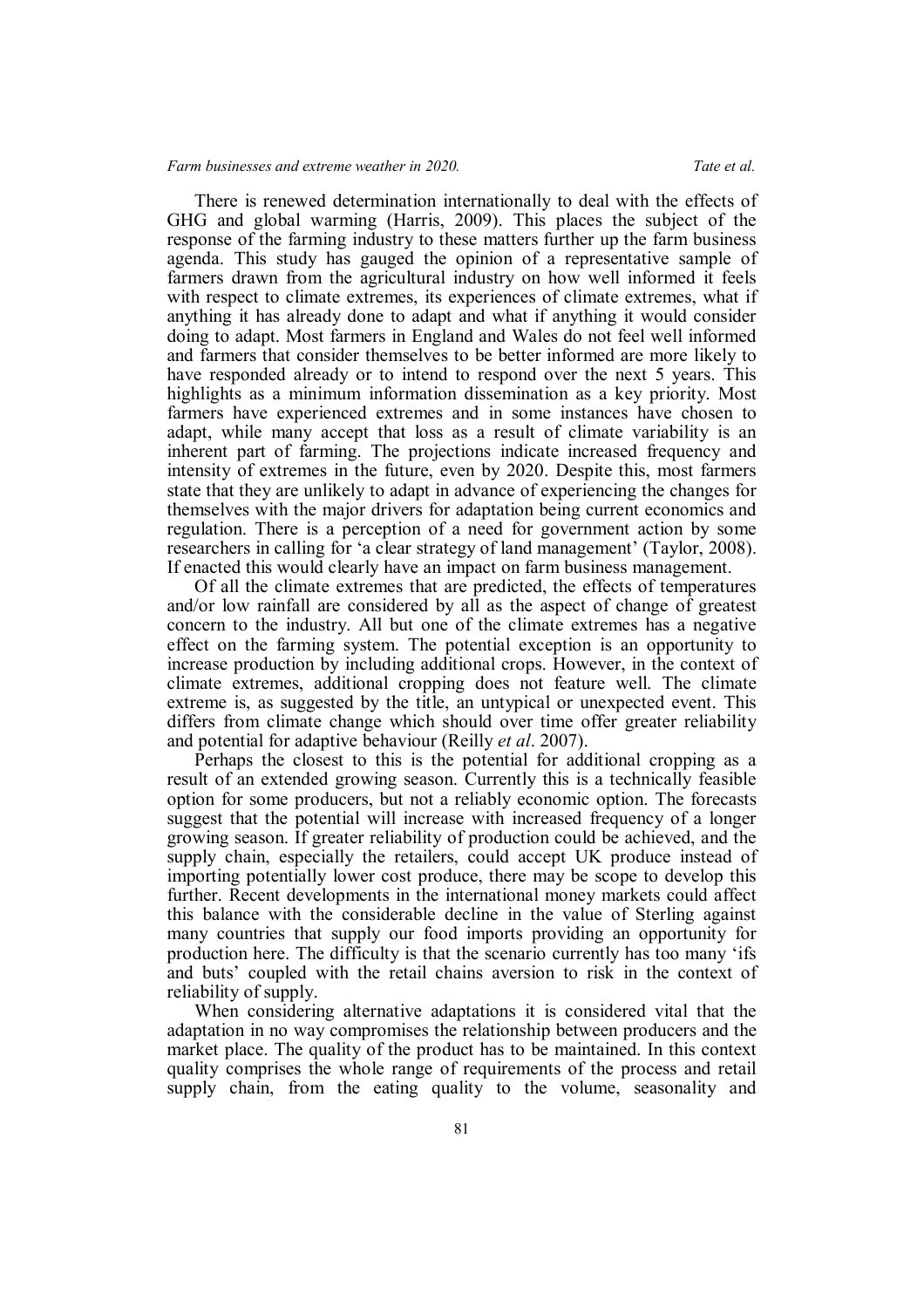availability of the produce. Within the context of adaptation to climate extremes, the project has not identified potential adaptations that would add value to the produce, or target a niche market. If such adaptations could be identified for other commodities and markets then the financial returns available may encourage producers to consider system changes.

Climate extremes place a greater burden on the livestock sector than arable and horticultural sectors due to the combination of financial and animal welfare effects. Plants do not have any welfare rights and thus financial considerations can dominate decision making. With livestock the white meat sector has greatest exposure to welfare pressures over finance due to the combination of numbers of livestock in a typical enterprise and the modest margin per unit of livestock constraining the opportunity to profit from investment in adaptation. The financial returns from an adaptation may not be sufficient to justify the investment and the response is to accept the loss whenever the climatic extreme occurs.

Welfare requirements place a greater onus on farmers to adapt their production systems. The speed of onset of events also requires livestock producers to seriously consider anticipating adaptation such as investment to militate against extreme heat events. The industry suggestion is, however, that even in situations in which an extreme would compromise the welfare of livestock, producers may well have to experience the impact of an extreme before making an adaptation. Producers generally appear to feel poorly informed about climate change impacts such as extreme events. This finding might change if there was better communication with farmers about climate change. However, given the strategic nature of decisions to be made, the response of the individual farmer will depend, as ever, upon the wider personal and business objectives and not solely on the immediate impact on businesses that the extreme event could cause.

The study has budgeted adaptations to production systems well beyond the normal planning window for most farm businesses as many farms plan one or two years ahead, although some arable units may plan a little further ahead than this. Changes will be brought about by the prospect of changes in the business environment and how this impacts on other existing or potential enterprises. This study has shown that adaptation to climate extremes is currently a low priority amongst farmers who are reacting to shorter timescale pressures that dominate their decision making framework. The last two years have seen wide gyrations in both fuel and fertiliser prices, both of which on most farms are important financial and physical inputs.

The adaptations identified for the climate extremes affecting the arable sector can largely be achieved through changes in working practices, combined with some modest expenditure on pesticides for the control of weeds and slugs, meaning that for most arable enterprises there is no requirement for large capital investment or the need to significantly change the mix of enterprises. The arable sector adaptations to climate extremes do have some positive and negative consequences for the environment. Crops requiring irrigation will have the need met from the positive effect of winter abstraction and storage rather than the negative effect of abstraction during the growing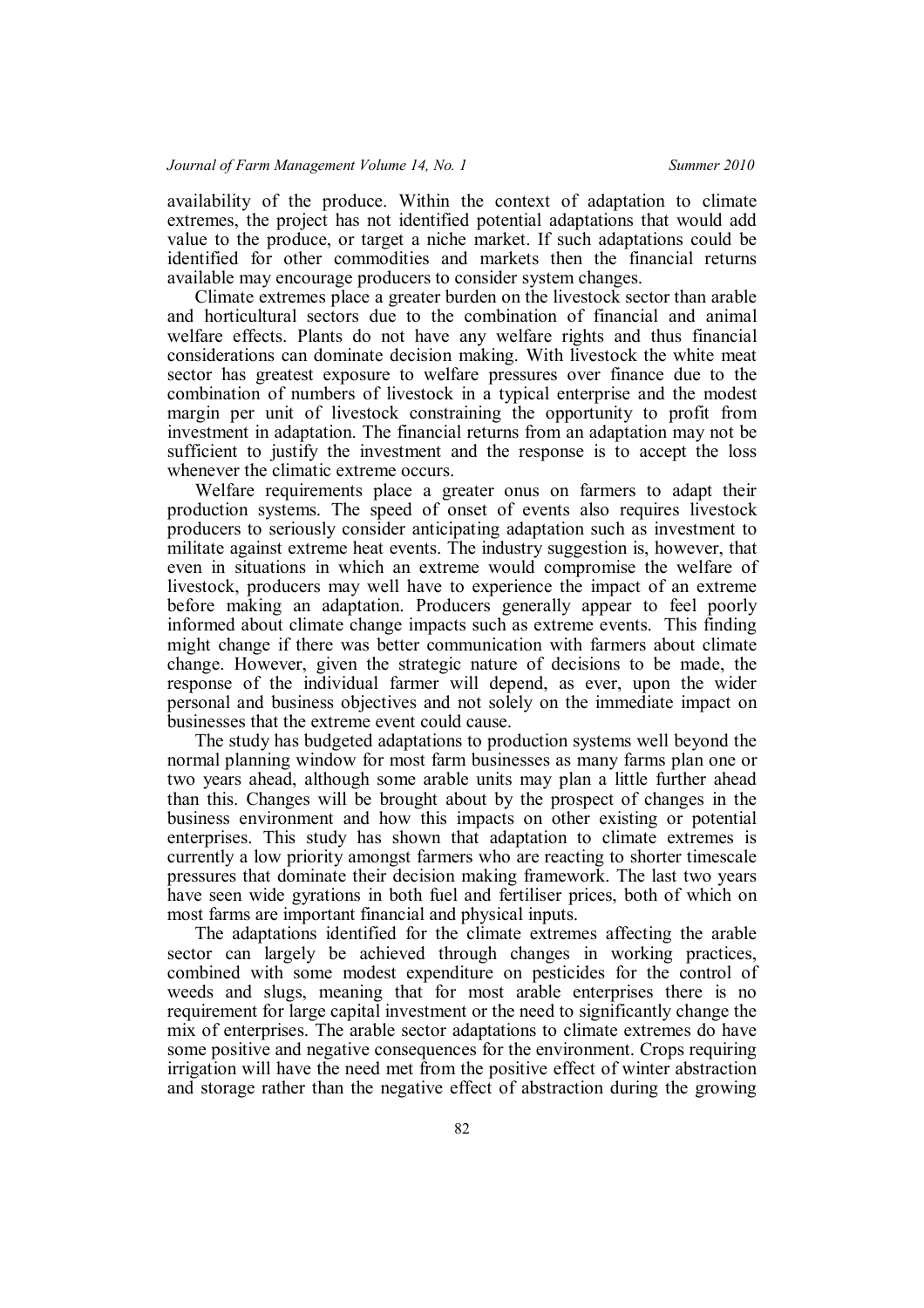season. However, negative environmental effects can arise from the creation of the storage reservoir and the increased use of fuel to pump water.

Although in the main the adaptations to horticultural enterprises involve greater levels of innovation than in arable or livestock sectors, the generally higher value per unit of outputs has provided greater scope for the adoption of novel and innovative approaches. In the cropping domain it was two arable adaptations that involved potatoes which were again higher value outputs. The three livestock adaptations given detailed analysis dealt with ventilation for poultry in conditions of heat stress, insulation of pig arcs against excessive heat and water harvesting. In these latter cases the driver was as much improved animal welfare as much as the value of the product and the financial return achieved. Welfare requirements place a greater onus on livestock farmers to adapt their production systems and the speed with which these events can occur suggests that early consideration of adaptations would be desirable. Unfortunately this may prove difficult given the low level of readiness to adapt before extreme events are experienced.

Stocking density is also an issue for the management of housed pigs and poultry during heat extremes and action to reduce densities needs to be taken well ahead of such extremes. It would be very inefficient if farmers kept space available and vacant in the event of a weather extreme event. More 'welfare friendly' production systems operated with a retail incentive have reduced stocking density on some farms, but it is too early to say how large a proportion of production might develop in this way, however this adjustment will certainly help to reduce the susceptibility to weather extremes on those farms that have exploited this opportunity.

A further issue for livestock producers is the storage and handling of manure and dirty water on livestock farms. The requirements for Nitrate Vulnerable Zones (NVZs) have resulted in the need for increased storage facilities. Although effluent tanks are sufficient to meet the needs of current regulatory requirements they would be unlikely to provide adequate storage facilities in an intense rainfall extreme.

There is also the wider issue to be considered of the long term efficient and competitive production of food and food security in the UK after the 2020s. The time scale of this project is far too short to consider matters such as the location and potential relocation of food production to avoid an extreme. For example, relocating poultry production to regions that might avoid high temperature extremes could have an effect on the location of the processing capacity and transportation of the poultry themselves.

#### **CONCLUSIONS**

The objectives of the study were to identify and budget for the effects of climate change and extreme weather events on agriculture in the UK through to 2020. The outcomes were that agriculture is neither well prepared nor well informed about anticipated changes in extreme weather events at a time when the subject has moved near to the top of the world agenda. Where farmers have adapted or are planning to do so they have done so autonomously and in response to their experience of extreme seasons rather than with the view to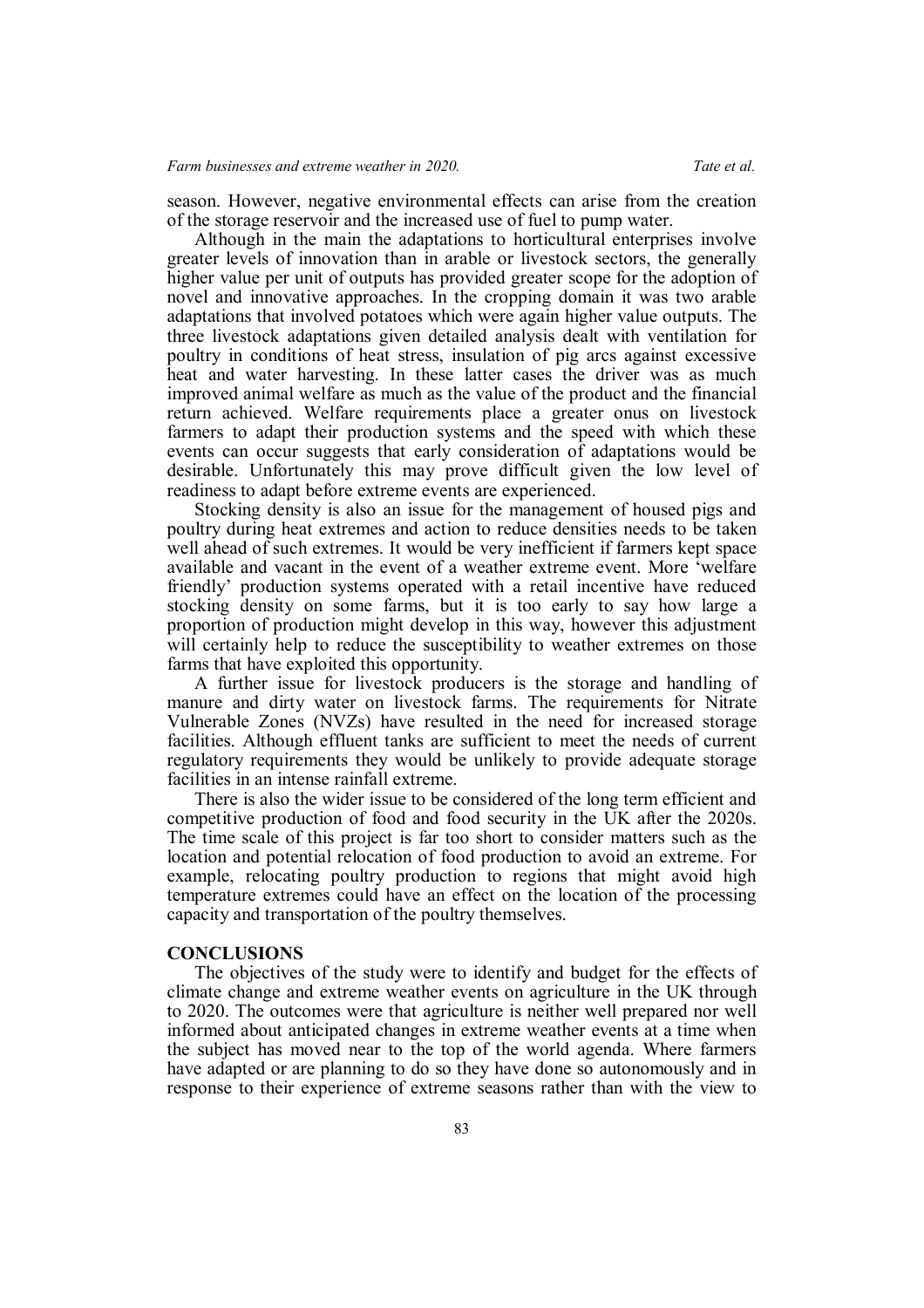adapting their businesses in order to compete in a changed natural environment or purely motivated by profit. The economic costing exercises undertaken in this study were of potential farm level adaptations rather than those that might be undertaken at industry level for such inputs as the development of new plant varieties.

Extreme events, their impacts and adaptation to them have been particularly difficult to forecast. However, what is clear is that extreme heat, increasing dry spell duration and their combined impact on water resources seemed to be of particular concern to the agricultural industry. This is manifested for the livestock sector as potentially extra costs to maintain acceptable conditions of animal welfare whilst with other sectors, notably those with higher value crops such horticulture and potatoes, there might be some possibility for higher returns. The level of awareness of climate extremes was found to be low and variable, as were the levels of existing adaptation. This suggests that readily available and easily digestible information sources, possibly to include a database of options of what has been tried and tested, would be a particularly useful resource.

The environmental consequence of adaptation was generally the input of additional resources of various kinds. Increased variable inputs including such items as pesticides, fertiliser and water whilst other resources might be labour, power or machinery and capital might be consumed in improved facilities and equipment. Whilst the increased consumption of some of these resources does not dictate a negative environmental impact there is more scope for this arising.

## **Acknowledgements**

We would like to thank Defra for their funding of the work summarised in this article. In addition to the authors named on this article, James Clarke, Stephen Perkins, Mervyn Davies, Duncan Cheshire and Jo Hossell of ADAS and Mark Gallani of the Met Office were named authors of the report to Defra but a much wider group of ADAS staff also contributed to the project and we acknowledge their input.

Most of all, we would like to thank all the farmers and growers who made this study possible because they attended the moderated discussion groups or completed ADAS Farmers' Voice TM questionnaires.

#### **About the authors**

Dr Graham Tate (Graham.Tate@wlv.ac.uk) is a senior lecturer in Rural Enterprise and Strategy at the University of Wolverhampton Business School. He has more than 25 years experience of consultancy, research and teaching in the fields of farm business management, rural enterprise and diversification, entrepreneurship and business management. His current research activity includes two studies of farmers' new enterprise decisions after sugar beet and the financial viability of bioenergy enterprises in the West Midlands. He holds a PhD from Reading, an MBA from Aston and a BSc (Hons) from Wye College.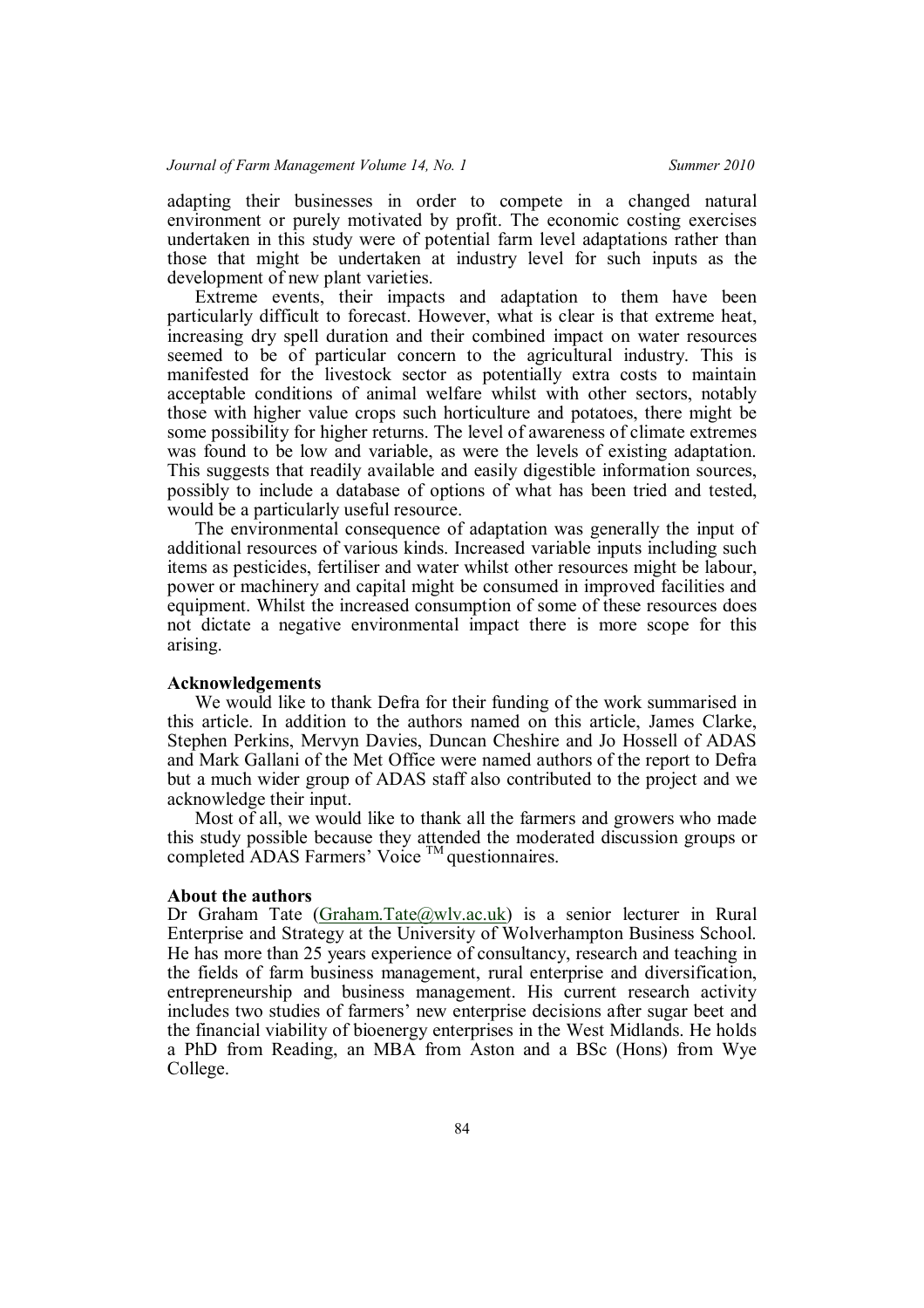Greg Hughes is a South African with qualifications in geology, hydrology and environmental modelling. He is a Principal Consultant with ADAS and project managed the work reported in this article.

Mark Temple has worked for ADAS for over thirty years. For many years he was primarily advising farmers but in the last decade he has concentrated on economics and policy assignments, mainly for different parts of Government.

David Boothby is a social researcher and a full member of the Market Research Society. He moderated the discussion groups carried out during the study. When doing this, he worked for ADAS but he now works for the National Audit Office.

Martin Wilkinson was with ADAS for twenty years at first in Wales and then the West Midland and became Head of Farm Business Management. In autumn 2008 he joined Harper Adams University College.

## **References**

ADAS (2008) *Changes to Agricultural Management Under Extreme Events – Liklihood of Effects & Opportunities Nationally*, Report by ADAS and the Met Office, Defra Project CC0361.

Anda, J., Golub, A. and Strukova, E. (2009). Economics of climate change under uncertainty: benefits of flexibility. *Energy Policy* **37**: 1345-1355.

Angell B., Francis, J., Chalmers, A. and Flint, C. *Agriculture and the Rural Economy-Information and Advice Needs* (1997) report for MAFF.

Beniston, M. (2007). Linking extreme climate events and economic impacts: examples from the Swiss Alps. *Energy Policy* **35**: 5384-5392.

Defra (2007) *UK Biomass Strategy*: http://www.defra.gov.uk/environment/ climatechange/uk/energy/renewable-fuel/pdf [Accessed 26 September 2008].

Fearnside, P. M. (2000). Uncertainty in land-use change and forestry sector mitigation options for global warming: Plantation silviculture versus avoided deforestation. *Biomass and Bioenergy* **18:** 457-468.

Gasson, R. (1973). Goals and values of farmers. *Journal of Agricultural Economics*, **24**: 521-542.

Harris, P. G. (2009). Beyond Bush: Environmental politics and prospects for US climate policy. *Energy Policy* **37:** 966-971.